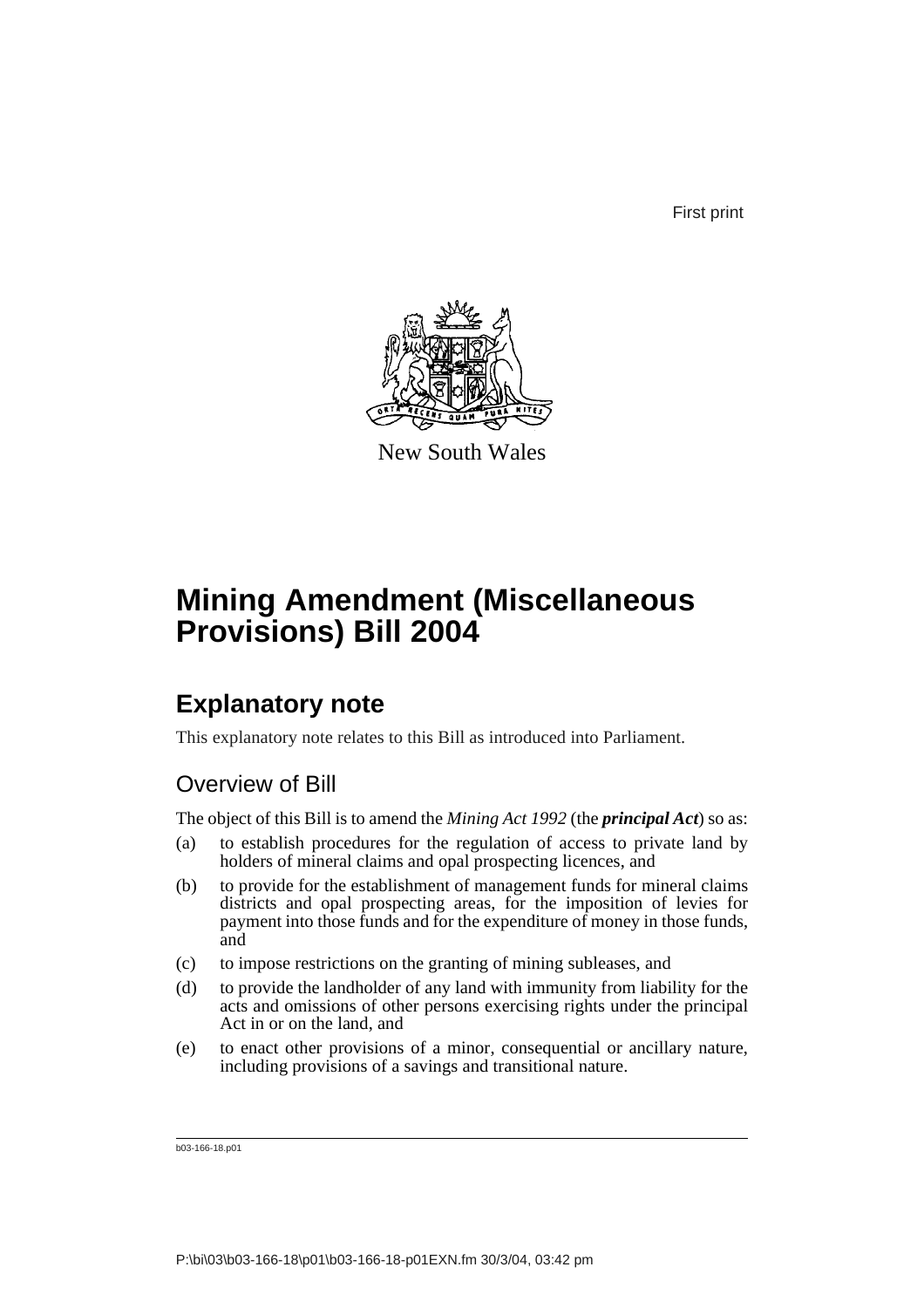Explanatory note

### Outline of provisions

**Clause 1** sets out the name (also called the short title) of the proposed Act.

**Clause 2** provides for the commencement of the proposed Act on a day or days to be appointed by proclamation.

**Clause 3** is a formal provision that gives effect to the amendments to the *Mining Act 1992* set out in Schedule 1.

## **Schedule 1 Amendments**

#### **Access management plans for small-scale titles**

**Schedule 1 [32]** inserts a new Part 10A (proposed sections 236A–236M) into the principal Act.

**Proposed section 236A** applies the new Part to mineral claims and opal prospecting licences (*small-scale titles*) with respect to land in a mineral claims district or opal prospecting area, with an exception for certain native title holders.

**Proposed section 236B** enables the Director-General to constitute land in a mineral claims district or opal prospecting area as an access management area.

**Proposed section 236C** provides that an access management plan may be agreed between a miners' representative and a landholder, or may be determined by the Director-General of the Department of Mineral Resources.

**Proposed section 236D** sets out the matters for which an access management plan may provide, which include the rights of access that small-scale title holders have in relation to land subject to the plan, their obligations in relation to the exercise of those rights and the manner in which disputes between them and the landholder are to be resolved.

**Proposed section 236E** establishes the procedure by which a miners' representative may negotiate an access management plan with a landholder.

**Proposed section 236F** establishes the procedure by which the Director-General may determine an access management plan if the miners' representative and the landholder fail to agree on a plan within 60 days. The proposed section allows the Director-General to decline to make such a determination, either generally or in relation to any particular matter.

**Proposed section 236G** establishes the procedure by which the Warden's Court may determine an access management plan where the Director-General has declined to make such a determination.

Explanatory note page 2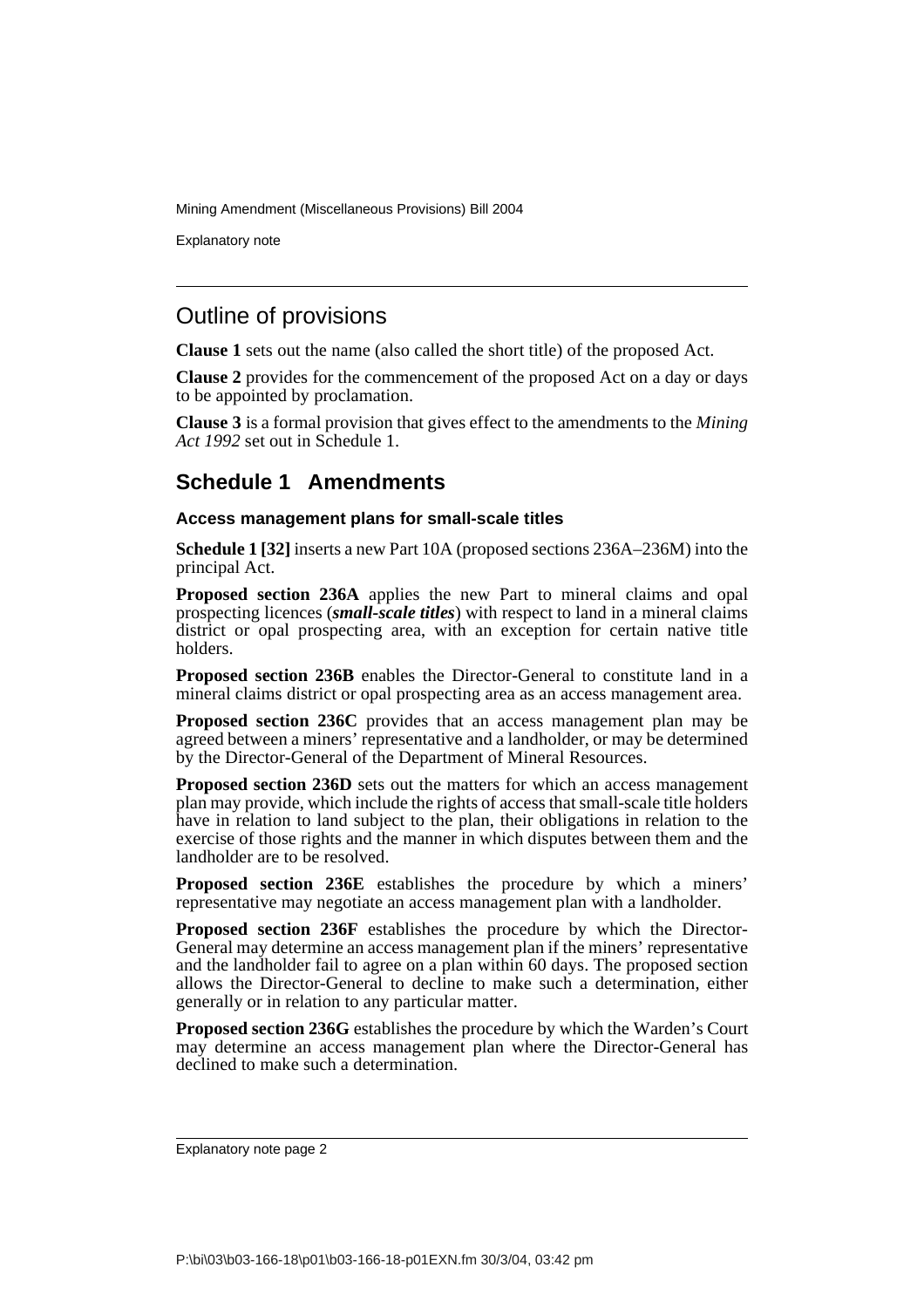Explanatory note

**Proposed section 236H** enables a miners' representative and a landholder to apply to a Warden's Court for the review of an access management plan determined by the Director-General.

**Proposed section 236I** provides for the registration of access management plans.

**Proposed section 236J** requires notice of the registration of an access management plan to be published, and requires copies of the plan to be kept available for inspection and purchase by members of the public.

**Proposed section 236K** provides that an access management plan commences when notice of its registration is published, or on such later date as it may provide. Such a plan will not apply in a claim area under a mineral claim and will not affect existing rights of way. A later plan will prevail over an earlier plan to the extent to which they relate to the same land.

**Proposed section 236L** provides that an existing access management plan may be replaced by another plan, but only (in the case of a plan determined by a Warden's Court) by leave of the Warden's Court.

**Proposed section 236M** provides that an access management plan does not run with the land, and so terminates when the landholder dies or leaves the land to which it applies.

**Schedule 1 [42]** inserts consequential definitions of *access management area*, *miners' representative*, *registered access management plan* and *small-scale title* into the Dictionary to the principal Act.

#### **Management funds for mineral claims districts and opal prospecting areas**

**Schedule 1 [9]** amends section 175 of the principal Act so as to allow the special conditions specified under that section to require levies to be paid in respect of mineral claims and to identify the purposes for which those levies may be applied.

**Schedule 1 [20**] inserts a new section 219A into the principal Act. The proposed section provides for the establishment of a district management fund for each mineral claims district, being a fund into which are to be paid the levies imposed under section 175 of the principal Act and out of which money may be paid for the purposes identified under that section. The fund will be kept in a bank or other authorised deposit-taking institution and will be administered by the Director-General.

**Schedule 1 [21]** inserts a new section 223A into the principal Act. The proposed section allows the Minister to specify special conditions that are to apply to opal prospecting licences granted over land in a specified opal prospecting area. One

Explanatory note page 3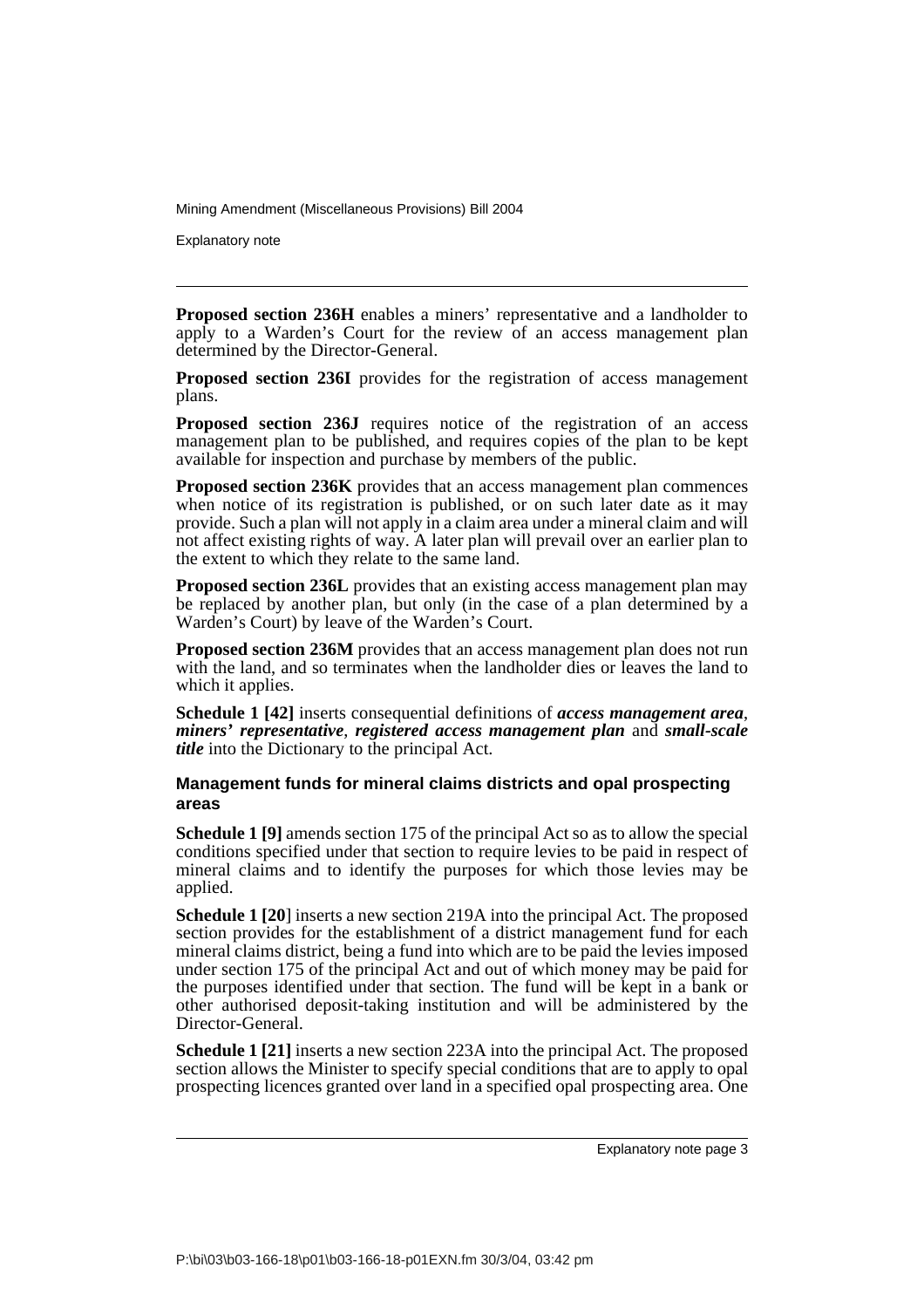Explanatory note

such condition will be able to require levies to be paid in respect of opal prospecting licences and to identify the purposes for which those levies may be applied. **Schedule 1 [22], [23], [24] and [25]** make consequential amendments to sections 225.

**Schedule 1 [31**] inserts a new section 235D into the principal Act. The proposed section provides for the establishment of an area management fund for each opal prospecting area, being a fund into which are to be paid the levies imposed under proposed section 223A and out of which money may be paid for the purposes identified under that section. The fund will be kept in a bank or other authorised deposit-taking institution and will be administered by the Director-General.

#### **Mining subleases**

**Schedule 1 [2]** inserts a new Division 5 (proposed section 83A) into Part 5 of the principal Act.

**Proposed section 83A** applies to any instrument by which the holder of a mining lease temporarily assigns, or temporarily allows another person to exercise, the holder's rights under the lease (a *mining sublease*). It renders void any mining sublease that purports to apply to more than 100 hectares of a single mining lease, both in relation to land under that mining lease and in relation to any other land to which it purports to apply. **Schedule 1 [4]** makes a consequential amendment to section 161 of the principal Act.

A saving provision (proposed clause 79 of Schedule 6, to be inserted by **Schedule 1 [41]**) excludes existing mining subleases from the operation of proposed section 83A.

#### **Immunity from liability for landholders**

**Schedule 1 [39]** inserts a new section 383C into the principal Act. The proposed section provides that the landholder of land in which any other person is authorised to exercise any power or right (whether under the principal Act, or under an exploration licence, assessment lease, mining lease, mineral claim, opal prospecting licence or permit granted under the principal Act) is not subject to any action, liability, claim or demand arising as a consequence of that other person's acts or omissions in the exercise of any such power or right.

#### **Minor, consequential and ancillary amendments**

#### **Fossicking in Crown lands**

Section 12 of the principal Act currently gives fossickers the right to enter land held for grazing purposes under a Crown lease, licence or permissive occupancy. **Schedule 1 [1]** amends section 12 so that fossickers will no longer have such a right.

Explanatory note page 4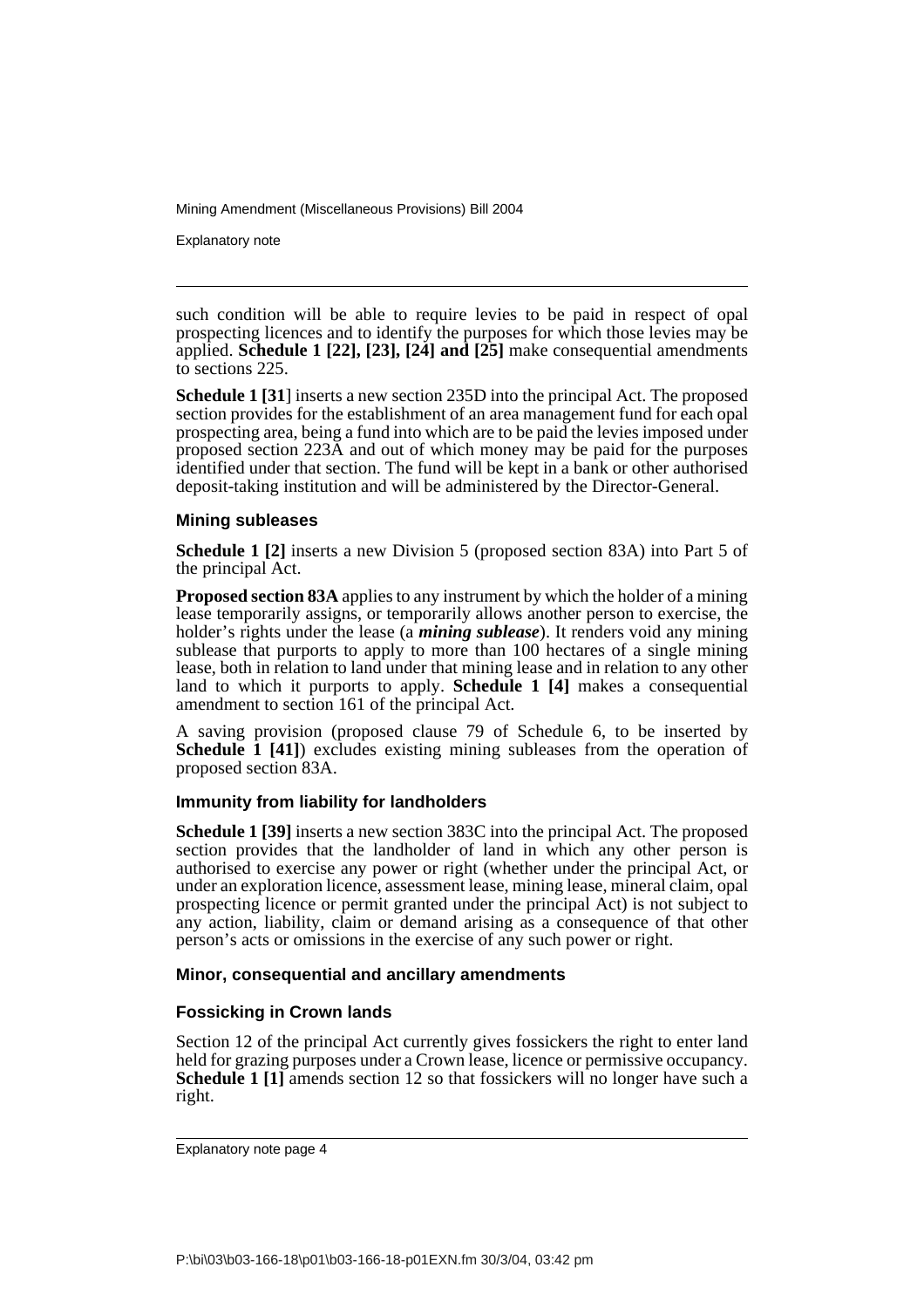Explanatory note

#### **Preserved mining fields**

**Schedule 1 [7]** inserts a new section 173A into the principal Act to allow the Director-General to make orders prohibiting the lodging of applications for mineral claims over certain land, and constituting certain land as a preserved mining field. An amendment to section 175 of the principal Act made by **Schedule 1 [10]** will allow the special conditions under that section to vary by reference to whether or not a proposed claim area is in a preserved mining field. An amendment to section 178 of the principal Act made by **Schedule 1 [11]** will prevent applications for mineral claims from being lodged with respect to land over which the lodging of such an application is prohibited by an order under proposed section 173A of the principal Act. An amendment to section 188 of the principal Act made by **Schedule 1 [12]** ensures that mineral claims will not be granted over private land in a preserved mining field if the land has on it a house that is its occupier's principal place of residence. **Schedule 1 [8]** makes a consequential amendment to section 174 of the principal Act.

#### **Mineral claims near dwelling-houses**

**Schedule 1 [12]** amends section 188 of the principal Act to clarify the existing prohibition with respect to the granting of mineral claims over private land and land on which a principal dwelling-house is situated. **Schedule 1 [13] and [14]** make consequential amendments to section 188 of the principal Act.

#### **Prohibition of opal prospecting operations in specified areas**

**Schedule 1 [21]** inserts a new section 223A into the principal Act. The proposed section allows the Minister to specify special conditions that are to apply to opal prospecting licences granted over land in an opal prospecting area. One such condition will be able to prohibit prospecting operations in specified areas (such as environmentally sensitive areas) of an opal prospecting block. **Schedule 1 [29]** makes a consequential amendment to section 232 of the principal Act. **Schedule 1 [43]** makes a consequential amendment to the definition of *special conditions* in the Dictionary to the principal Act.

#### **Fees for opal prospecting licences**

**Schedule 1 [38]** amends section 382A of the principal Act so as to enable licence fees to be imposed on the grant of opal prospecting licences. **Schedule 1 [26]** amends section 228 of the principal Act so as to require such a fee to be paid before an opal prospecting licence is granted.

Explanatory note page 5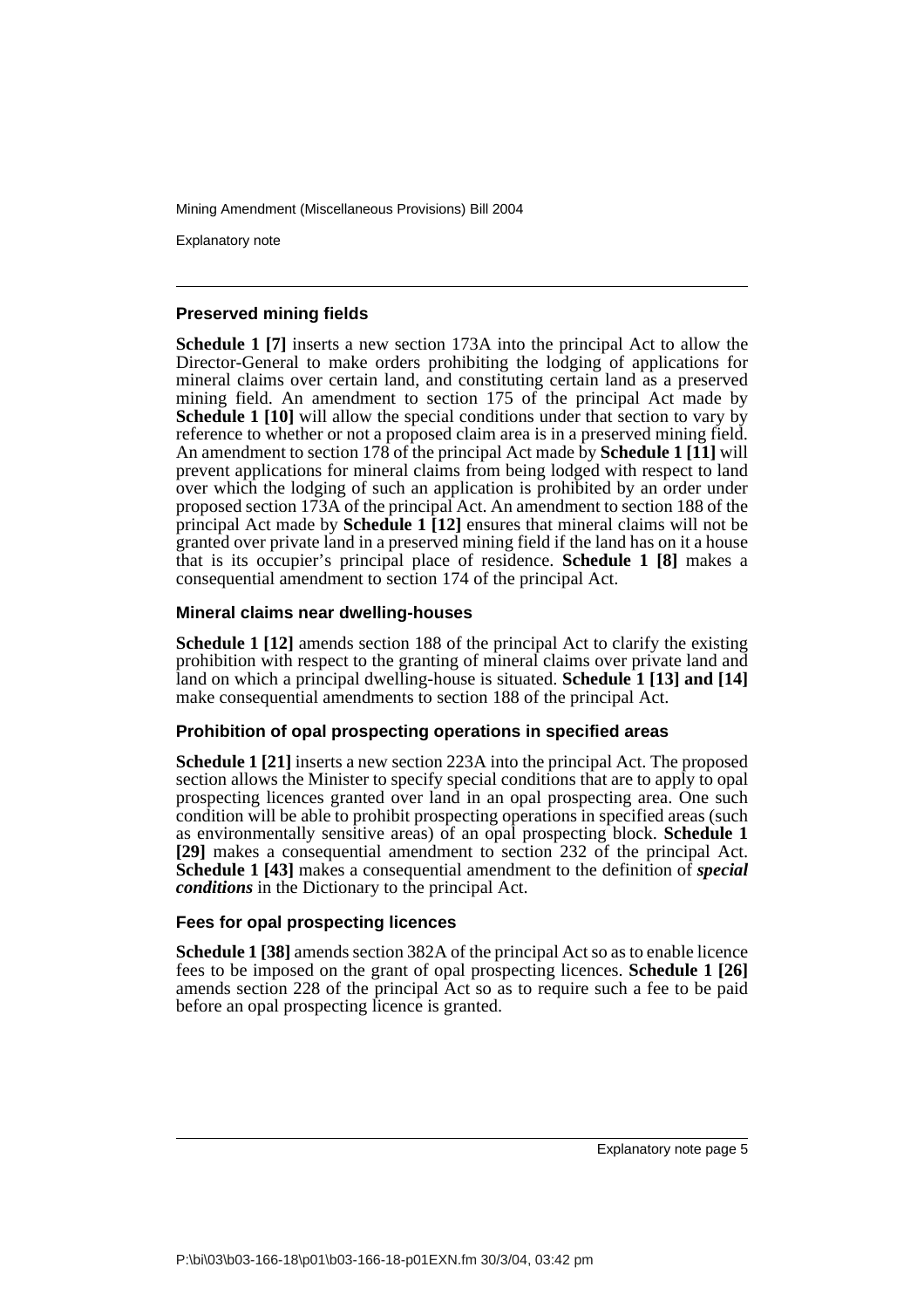Explanatory note

#### **Immunity of Crown and others**

**Schedule 1 [6] and [19]** substitute sections 171 and 218 of the principal Act (in relation to authorities and mineral claims) so as to bring them into line with section 235 (in relation to opal prospecting licences). Section 235 provides that no action lies against the Crown, the Minister or any person administering the principal Act in respect of any injury or loss suffered or incurred in relation to the exercise of any right conferred by an opal prospecting licence. The existing sections provide no such immunity, but instead require the holder of the authority or mineral claim to indemnify the Crown against any such loss or injury.

**Schedule 1 [37]** substitutes section 362 of the principal Act (exclusion of personal liability) so as to ensure that its provisions extend to the Minister and the Director-General and to staff of the Department of Mineral Resources.

#### **Rights of way**

**Schedule 1 [5] and [18]** substitute sections 164 and 211 of the principal Act in relation to rights of way for holders of authorities and mineral claims, and **Schedule 1** [31] inserts a new section 235C into the principal Act in relation to rights of way for holders of opal prospecting licences. The new sections differ from old sections 164 and 211 in that they allow rights of way to be indicated otherwise than by physical mark-out (the current requirement), that they should generally follow the route of existing roads or tracks and that they must accord with the provisions of any relevant registered access management plan. **Schedule 1 [3], [16], [28] and [36]** make consequential amendments to section 112, 192, 229 and 296 of the principal Act.

#### **Uniformity of conditions of mineral claims and opal prospecting licences**

**Schedule 1 [15] and [27]** amend sections 190 and 228 of the principal Act so as to allow the same security conditions to apply to related mineral claims and opal prospecting licenses held by the same person. **Schedule 1 [17] and [30]** amend sections 195A and 232A of the principal Act so as to enable a single security to be given and maintained in relation to mineral claims and opal prospecting licences held by the same person.

#### **Permits to enter land**

**Schedule 1 [33]** amends section 254 of the principal Act so as to extend the persons to whom a permit to enter land may be granted so as to include the holder (or prospective holder) of an opal prospecting licence, and to extend the purposes for which a permit to enter land may be granted so as to include the

Explanatory note page 6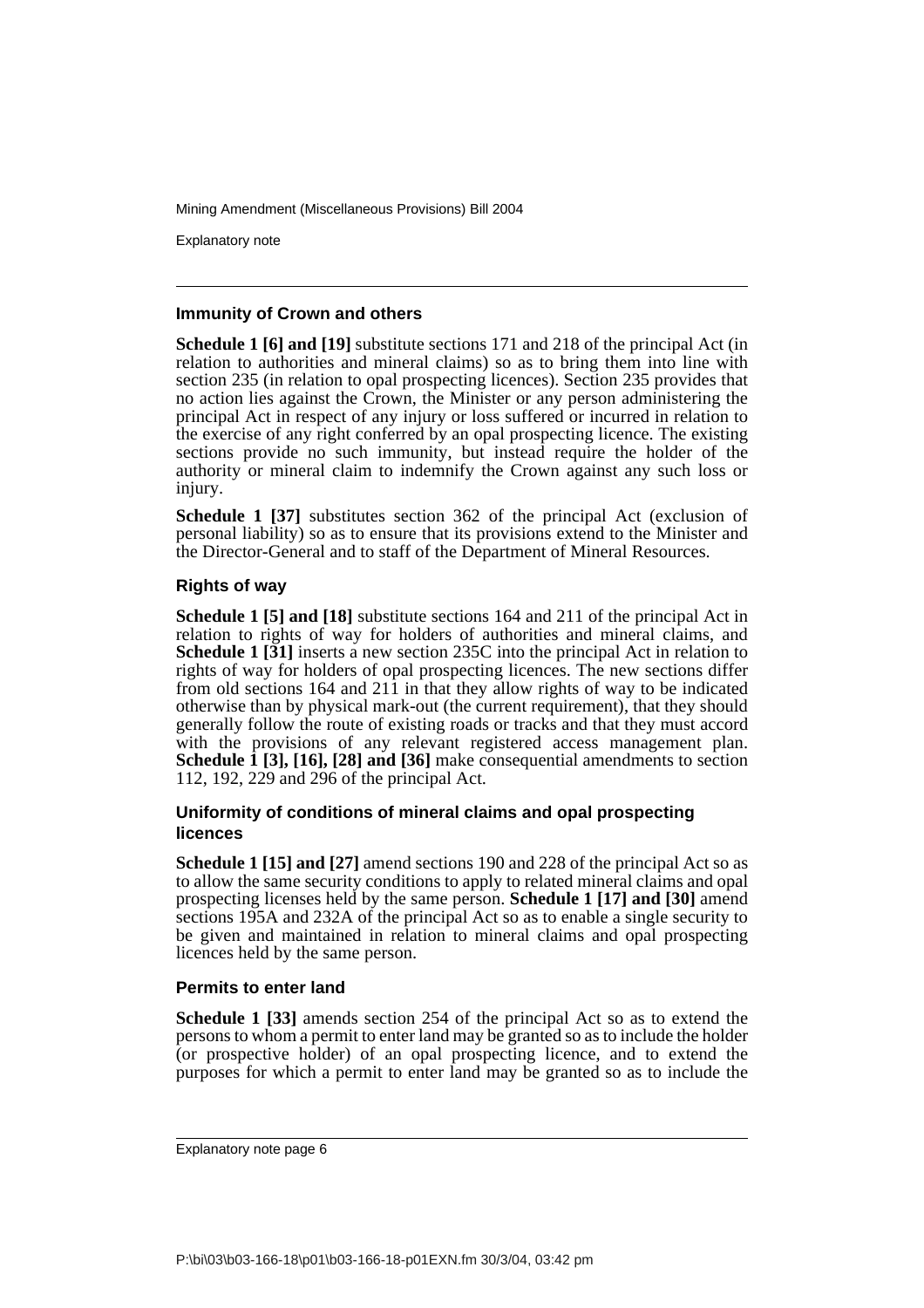Explanatory note

inspection of a proposed mineral claim or opal prospecting block. **Schedule 1 [35]** amends section 259 of the principal Act so as to extend, from 14 days to 28 days, the time for which a permit to enter land remains in force.

#### **Restriction on powers of entry to land**

**Schedule 1 [34]** replaces existing section 255 of the principal Act with proposed sections 255 and 255A, so as to distinguish between the restrictions applicable to a person who enters land in the exercise of regulatory functions and a person who enters land in the exercise of a right conferred by a permit to enter land.

#### **Savings and transitional provisions**

**Schedule 1 [40]** amends clause 1 of Schedule 6 to the principal Act so as to permit regulations of a savings or transitional nature to be made consequent on the enactment of the proposed Act. **Schedule 1 [41]** inserts a new Part 8 at the end of Schedule 6 to the principal Act so as to effect particular provisions in that regard.

#### **Dictionary**

**Schedule 1 [42]** inserts a number of definitions into the Dictionary to the principal Act as a consequence of the other amendments to be made by the proposed Act.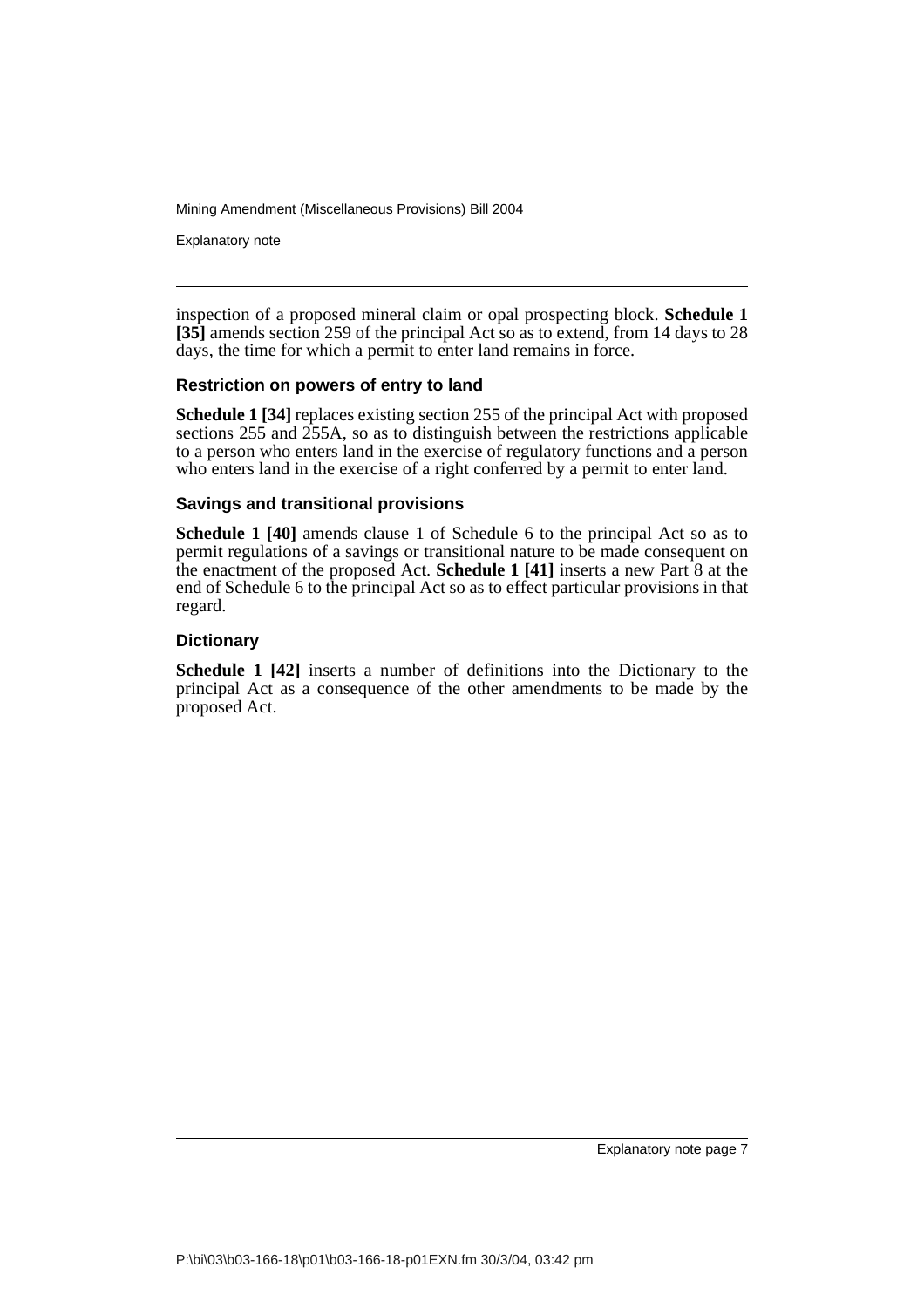Explanatory note

Explanatory note page 8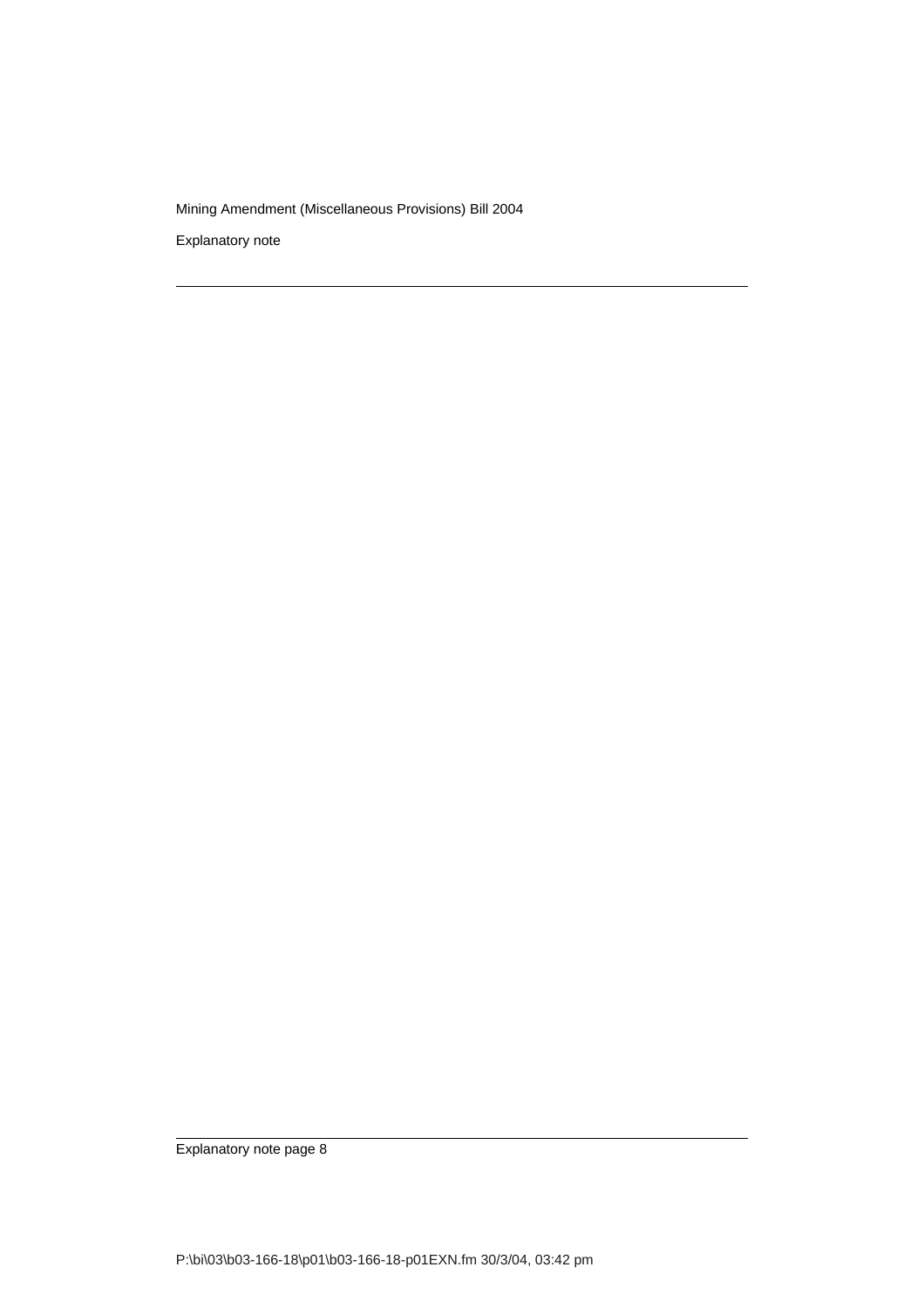First print



New South Wales

# **Mining Amendment (Miscellaneous Provisions) Bill 2004**

## **Contents**

|           |                                    | Page |
|-----------|------------------------------------|------|
| $1 \quad$ | Name of Act                        |      |
|           | 2 Commencement                     |      |
|           | Amendment of Mining Act 1992 No 29 |      |
|           | Schedule 1 Amendments              | 3    |

b03-166-18.p01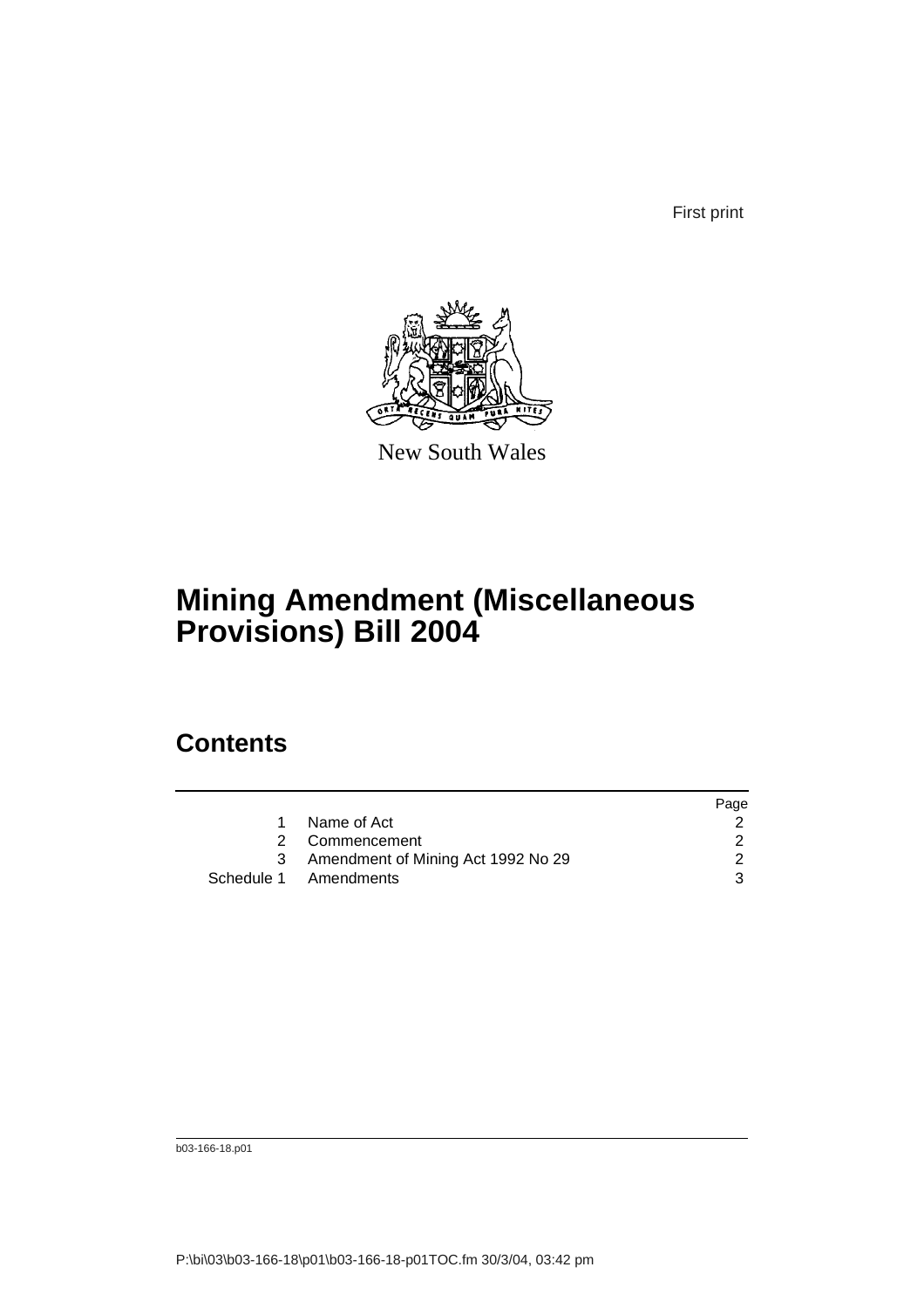**Contents** 

Page

Contents page 2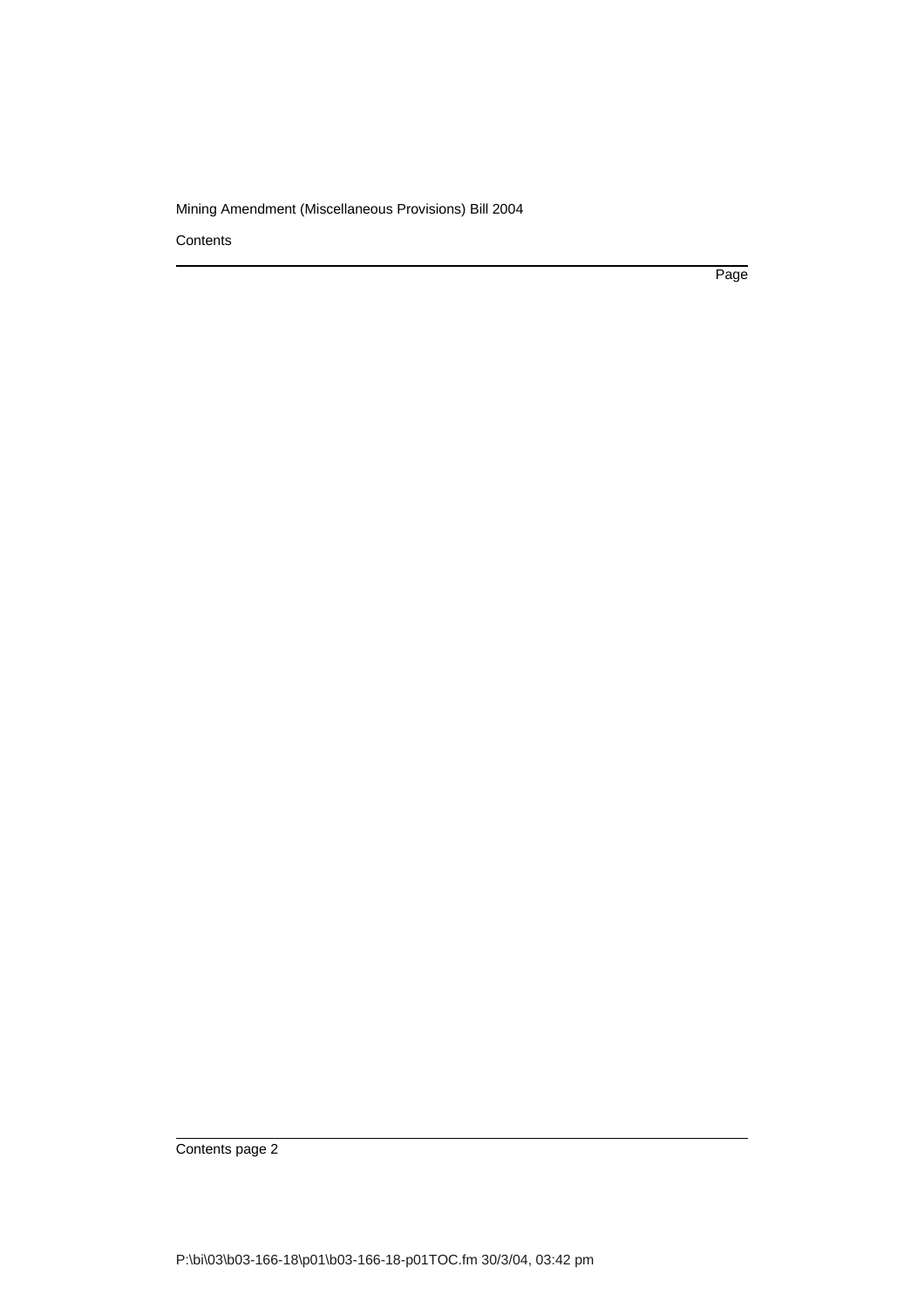

New South Wales

# **Mining Amendment (Miscellaneous Provisions) Bill 2004**

No , 2004

#### **A Bill for**

An Act to amend the *Mining Act 1992* so as to regulate access to private land by holders of mineral claims or opal prospecting licences, to establish management funds for mineral claims districts and opal prospecting areas, to control mining subleases and to make provision with respect to other matters.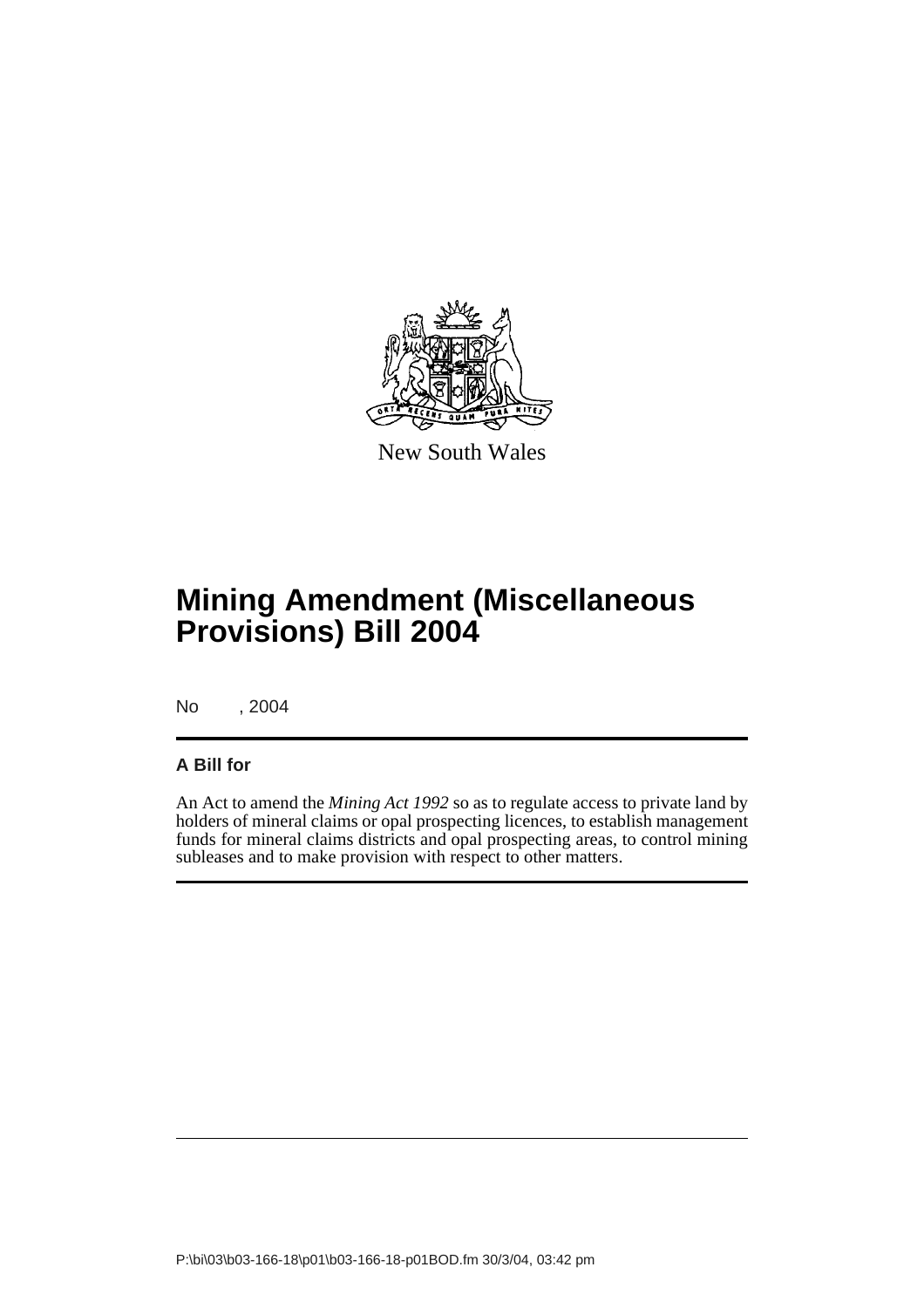<span id="page-11-2"></span><span id="page-11-1"></span><span id="page-11-0"></span>

|              | The Legislature of New South Wales enacts:                               | 1.                  |
|--------------|--------------------------------------------------------------------------|---------------------|
| 1            | Name of Act                                                              | 2                   |
|              | This Act is the Mining Amendment (Miscellaneous Provisions)<br>Act 2004. | 3<br>4              |
| $\mathbf{2}$ | <b>Commencement</b>                                                      | 5                   |
|              | This Act commences on a day or days to be appointed by<br>proclamation.  | 6<br>$\overline{7}$ |
| 3            | Amendment of Mining Act 1992 No 29                                       | 8                   |
|              | The <i>Mining Act 1992</i> is amended as set out in Schedule 1.          | 9                   |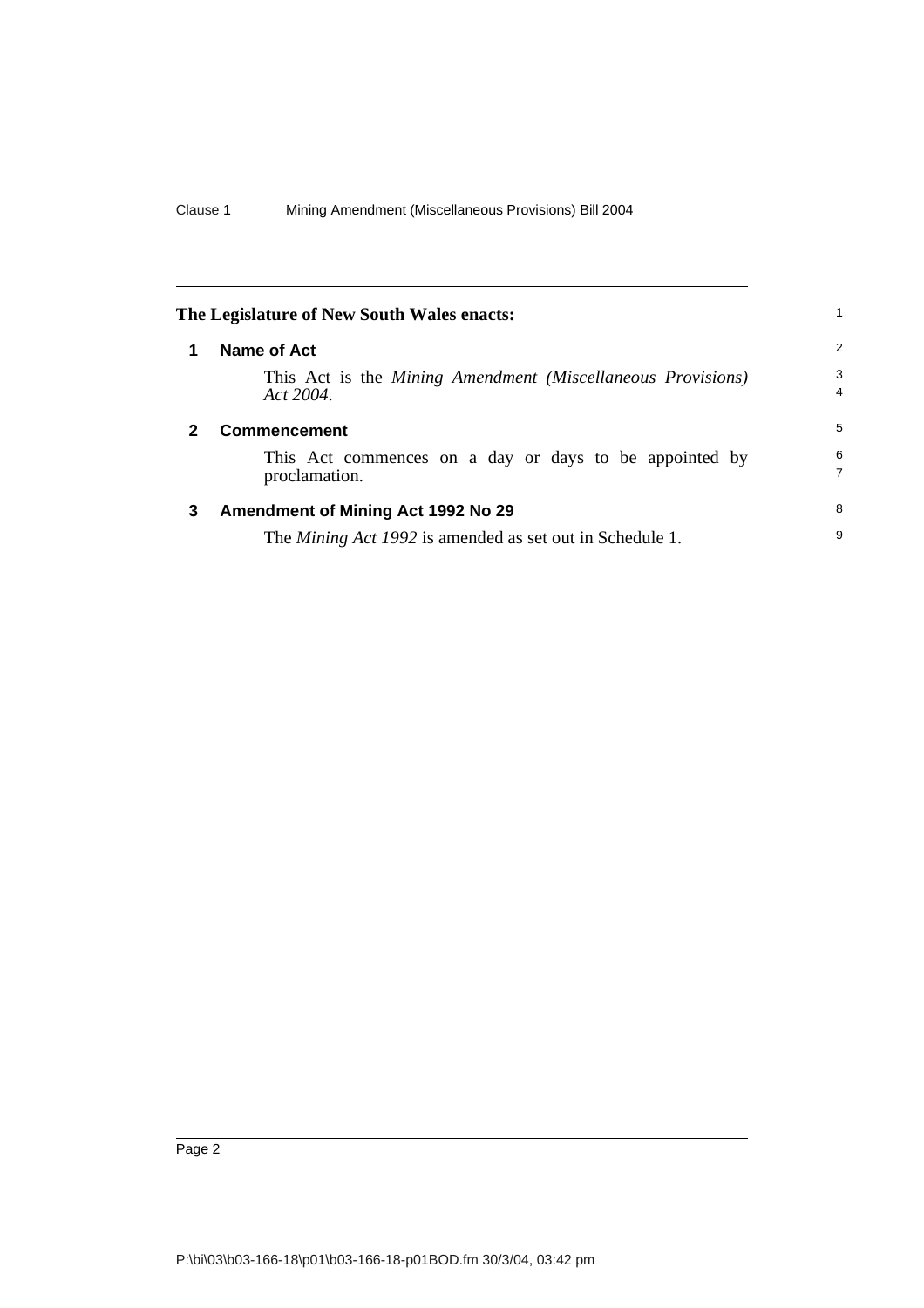Amendments Schedule 1

 $\hat{\boldsymbol{\tau}}$ 

<span id="page-12-0"></span>

|     |     |                                 |     | <b>Schedule 1 Amendments</b>                                                                                                                                                                                                                                                                                               | (Section 3) | 1<br>$\overline{2}$       |
|-----|-----|---------------------------------|-----|----------------------------------------------------------------------------------------------------------------------------------------------------------------------------------------------------------------------------------------------------------------------------------------------------------------------------|-------------|---------------------------|
| [1] |     |                                 |     | <b>Section 12 Fossicking</b>                                                                                                                                                                                                                                                                                               |             | 3                         |
|     |     |                                 |     | Omit ", unless it is so held for grazing purposes" from section $12(2A)(a)$ .                                                                                                                                                                                                                                              |             | 4                         |
| [2] |     | Part 5, Division 5              |     |                                                                                                                                                                                                                                                                                                                            |             | 5                         |
|     |     | <b>Insert after Division 4:</b> |     |                                                                                                                                                                                                                                                                                                                            |             | 6                         |
|     |     | <b>Division 5</b>               |     | <b>Subleasing of mining leases</b>                                                                                                                                                                                                                                                                                         |             | $\overline{7}$            |
|     | 83A |                                 |     | Subleases not to exceed 100 hectares in area                                                                                                                                                                                                                                                                               |             | 8                         |
|     |     | (1)                             |     | A mining sublease that purports to have effect in relation to<br>more than the prescribed area of the land the subject of its<br>head lease is void for all purposes, both in relation to the land<br>the subject of its head lease and any other land in respect of<br>which the mining sublease purports to have effect. |             | 9<br>10<br>11<br>12<br>13 |
|     |     | (2)                             |     | In this section:                                                                                                                                                                                                                                                                                                           |             | 14                        |
|     |     |                                 |     | head lease means the mining lease under which a mining<br>sublease is granted.                                                                                                                                                                                                                                             |             | 15<br>16                  |
|     |     |                                 |     | <i>mining sublease</i> means any instrument in the nature of a<br>sublease or sublicence by which the holder of a mining lease:                                                                                                                                                                                            |             | 17<br>18                  |
|     |     |                                 | (a) | assigns, or purports to assign, to another person for a<br>limited period, or                                                                                                                                                                                                                                              |             | 19<br>20                  |
|     |     |                                 | (b) | permits, or purports to permit, another person to<br>exercise for a limited period,                                                                                                                                                                                                                                        |             | 21<br>22                  |
|     |     |                                 |     | any of the rights conferred by the mining lease.                                                                                                                                                                                                                                                                           |             | 23                        |
|     |     |                                 |     | <i>prescribed area</i> , in relation to land the subject of a mining<br>sublease, means:                                                                                                                                                                                                                                   |             | 24<br>25                  |
|     |     |                                 | (a) | except as provided by paragraph (b), 100 hectares, or                                                                                                                                                                                                                                                                      |             | 26                        |
|     |     |                                 | (b) | if any other mining sublease has effect in relation to<br>land the subject of the same head lease, 100 hectares<br>less the total area of land in relation to which each other<br>mining sublease has effect.                                                                                                              |             | 27<br>28<br>29<br>30      |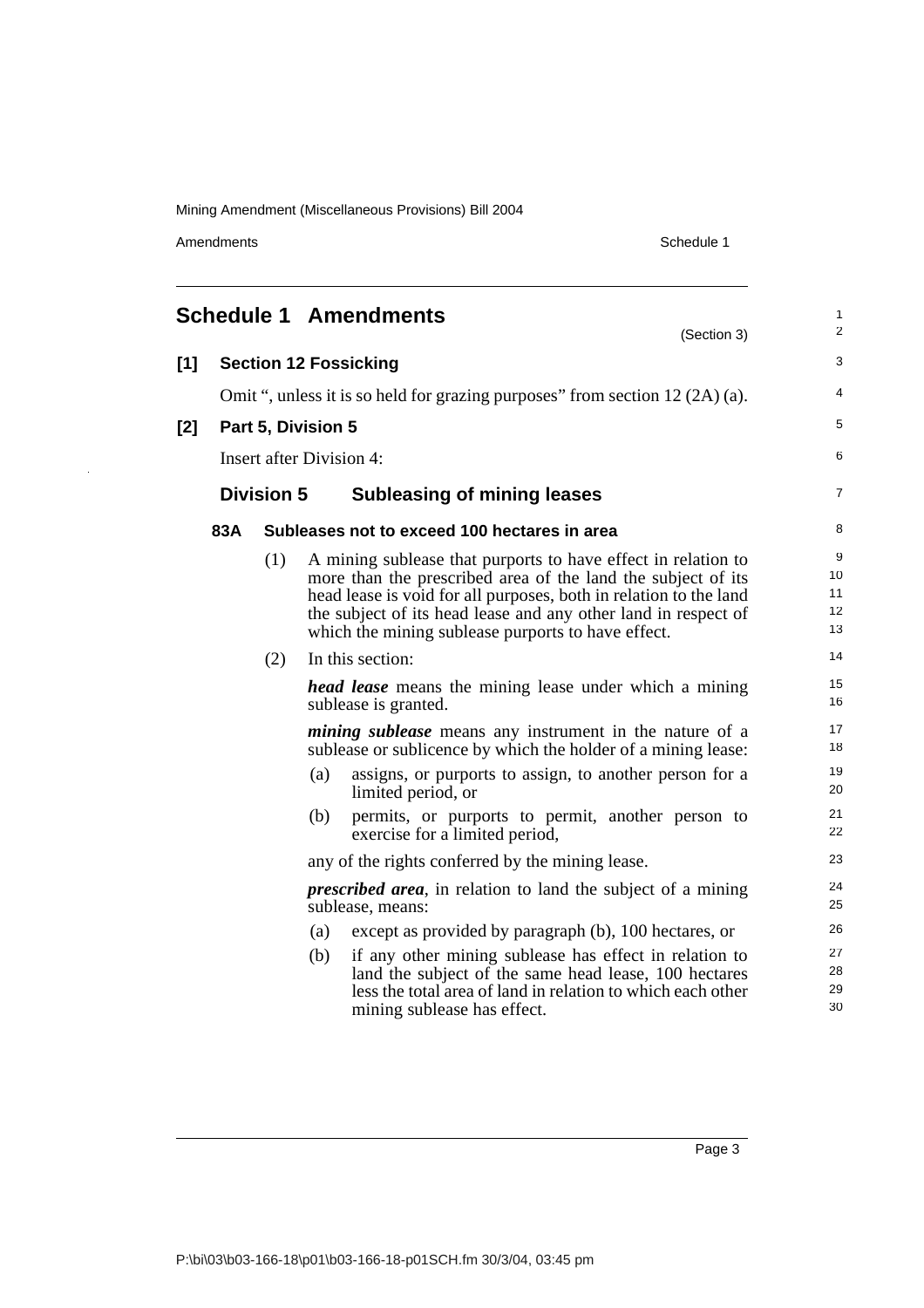Schedule 1 Amendments

l.

 $\ddot{\phantom{a}}$ 

| [3] |                                                            |                    | Section 112 Rights of way                                                                                                                                                                                                                                                  | 1                          |  |  |  |  |
|-----|------------------------------------------------------------|--------------------|----------------------------------------------------------------------------------------------------------------------------------------------------------------------------------------------------------------------------------------------------------------------------|----------------------------|--|--|--|--|
|     |                                                            |                    | Omit "marked out under".                                                                                                                                                                                                                                                   | 2                          |  |  |  |  |
|     | Insert instead "indicated or described as referred to in". |                    |                                                                                                                                                                                                                                                                            |                            |  |  |  |  |
| [4] |                                                            |                    | Section 161 Registration of certain interests                                                                                                                                                                                                                              | $\overline{4}$             |  |  |  |  |
|     |                                                            |                    | Insert after section 161 (7):                                                                                                                                                                                                                                              | 5                          |  |  |  |  |
|     |                                                            | (7A)               | In particular, the registration of a mining sublease (within the<br>meaning of section 83A) does not give any interest under the<br>sublease any greater effect than it would otherwise have.                                                                              | 6<br>7<br>8                |  |  |  |  |
| [5] |                                                            | <b>Section 164</b> |                                                                                                                                                                                                                                                                            | 9                          |  |  |  |  |
|     |                                                            |                    | Omit the section. Insert instead:                                                                                                                                                                                                                                          | 10                         |  |  |  |  |
|     | 164                                                        |                    | <b>Rights of way</b>                                                                                                                                                                                                                                                       | 11                         |  |  |  |  |
|     |                                                            | (1)                | The holder of an authority is entitled to a right of way (to be<br>indicated or described in the manner prescribed by the<br>regulations) between the land subject to the authority and a<br>public road.                                                                  | 12<br>13<br>14<br>15       |  |  |  |  |
|     |                                                            | (2)                | The route of a right of way should, wherever practicable,<br>follow the route of existing roads or tracks (particularly, in the<br>case of land in the Western Division, those the subject of<br>special easements under section 35S of the Western Lands Act<br>$1901$ ). | 16<br>17<br>18<br>19<br>20 |  |  |  |  |
|     |                                                            | (3)                | The holder of the authority:                                                                                                                                                                                                                                               | 21                         |  |  |  |  |
|     |                                                            |                    | must ensure that substantial gates or grids (or, if the<br>(a)<br>landholder of the land so requires, gates and grids) are<br>placed wherever fences are intersected by the right of<br>way, or                                                                            | 22<br>23<br>24<br>25       |  |  |  |  |
|     |                                                            |                    | if those fences are rabbit-proof, marsupial-proof or<br>(b)<br>dog-proof fences, must ensure that rabbit-proof,<br>marsupial-proof or dog-proof gates are placed at all<br>such intersections.                                                                             | 26<br>27<br>28<br>29       |  |  |  |  |
|     |                                                            | (4)                | Any such gate or grid must be of a design and construction<br>that is adequate to prevent stock from straying.                                                                                                                                                             | 30<br>31                   |  |  |  |  |
|     |                                                            | (5)                | The costs of installing and maintaining any gates or grids<br>required by this section are to be borne by the holder of the<br>authority.                                                                                                                                  | 32<br>33<br>34             |  |  |  |  |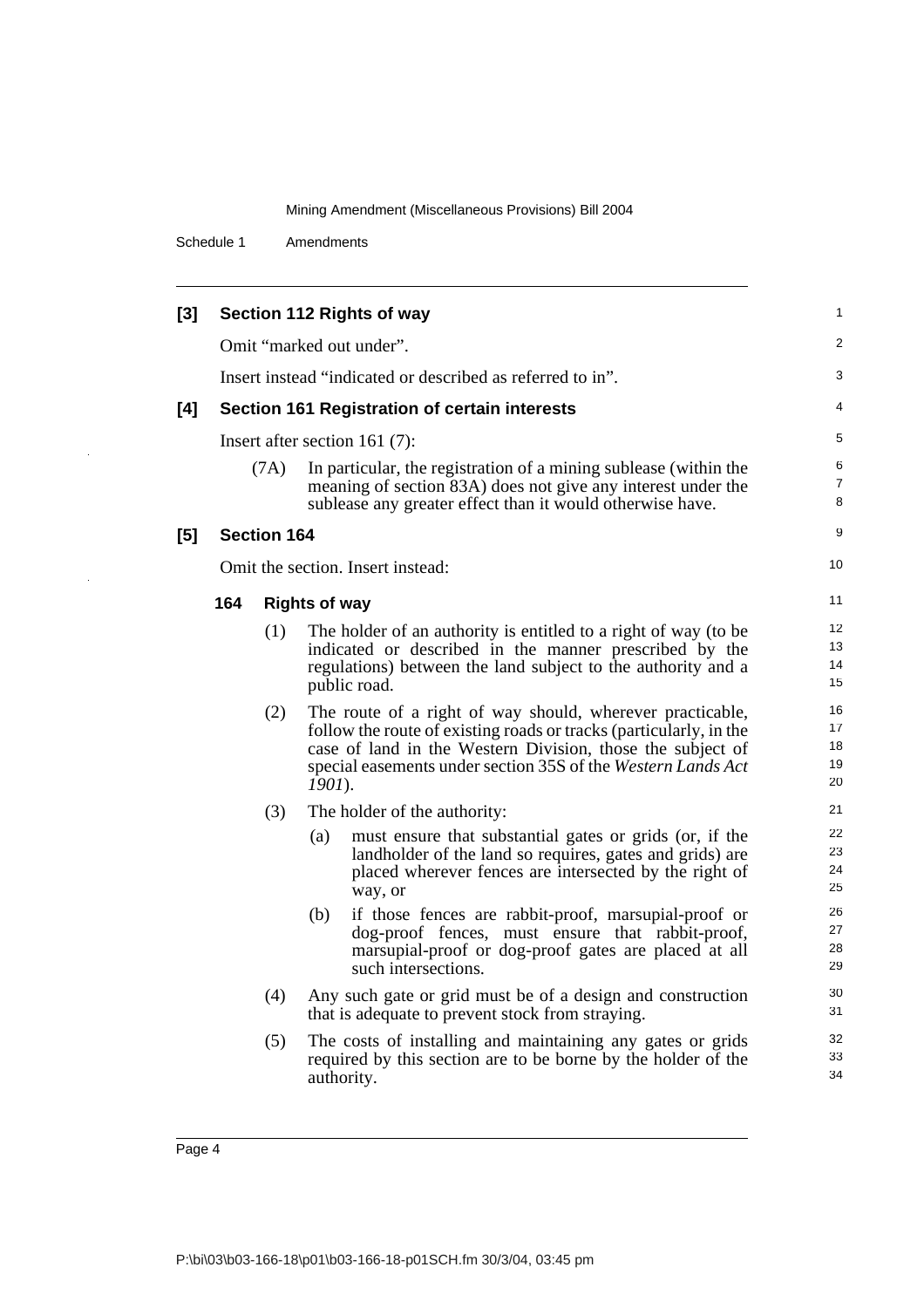Amendments Schedule 1

J.

 $\bar{z}$ 

|     |          | (6)                 | A right of way is subject to such conditions as to its exercise,<br>and to such exceptions as to the land over which it may be<br>exercised, as may be prescribed by the regulations or as may<br>be imposed by a warden pursuant to an inquiry under<br>subsection (7). | 1<br>2<br>$\ensuremath{\mathsf{3}}$<br>4<br>5 |
|-----|----------|---------------------|--------------------------------------------------------------------------------------------------------------------------------------------------------------------------------------------------------------------------------------------------------------------------|-----------------------------------------------|
|     |          | (7)                 | A warden may hold an inquiry into any matter arising under,<br>or in connection with, a right of way conferred by this section.                                                                                                                                          | 6<br>$\overline{7}$                           |
|     |          | (8)                 | Such an inquiry may be held on the warden's own motion or<br>on the application of any landholder affected by, or the holder<br>of any authority entitled to, the right of way.                                                                                          | 8<br>9<br>10                                  |
| [6] |          | <b>Section 171</b>  |                                                                                                                                                                                                                                                                          | 11                                            |
|     |          |                     | Omit the section. Insert instead:                                                                                                                                                                                                                                        | 12                                            |
|     | 171      |                     | Certain claims for damages prohibited                                                                                                                                                                                                                                    | 13                                            |
|     |          |                     | No action lies against the Crown, the Minister or any person                                                                                                                                                                                                             | 14                                            |
|     |          |                     | administering this Act in respect of any injury or loss suffered                                                                                                                                                                                                         | 15                                            |
|     |          |                     | or incurred in relation to the exercise of any right conferred by<br>an authority.                                                                                                                                                                                       | 16<br>17                                      |
| [7] |          | <b>Section 173A</b> |                                                                                                                                                                                                                                                                          | 18                                            |
|     |          |                     | Insert after section 173:                                                                                                                                                                                                                                                | 19                                            |
|     | 173A     |                     | <b>Ancillary orders</b>                                                                                                                                                                                                                                                  | 20                                            |
|     |          | (1)                 | The Director-General may, by order published in the Gazette,<br>prohibit, either indefinitely or until a specified date, the<br>lodging of applications for mineral claims over specified land<br>in a mineral claims district.                                          | 21<br>22<br>23<br>24                          |
|     |          | (2)                 | The Director-General may, by order published in the Gazette,<br>constitute any land in a mineral claims district as a preserved<br>mining field and may, by the same or a subsequent order so<br>published, name the preserved mining field and fix its<br>boundaries.   | 25<br>26<br>27<br>28<br>29                    |
| [8] | district |                     | Section 174 Notice of proposal to constitute mineral claims                                                                                                                                                                                                              | 30<br>31                                      |
|     |          |                     | Insert "to constitute a mineral claims district" after "recommendation"<br>where firstly occurring in section $174(1)$ .                                                                                                                                                 | 32<br>33                                      |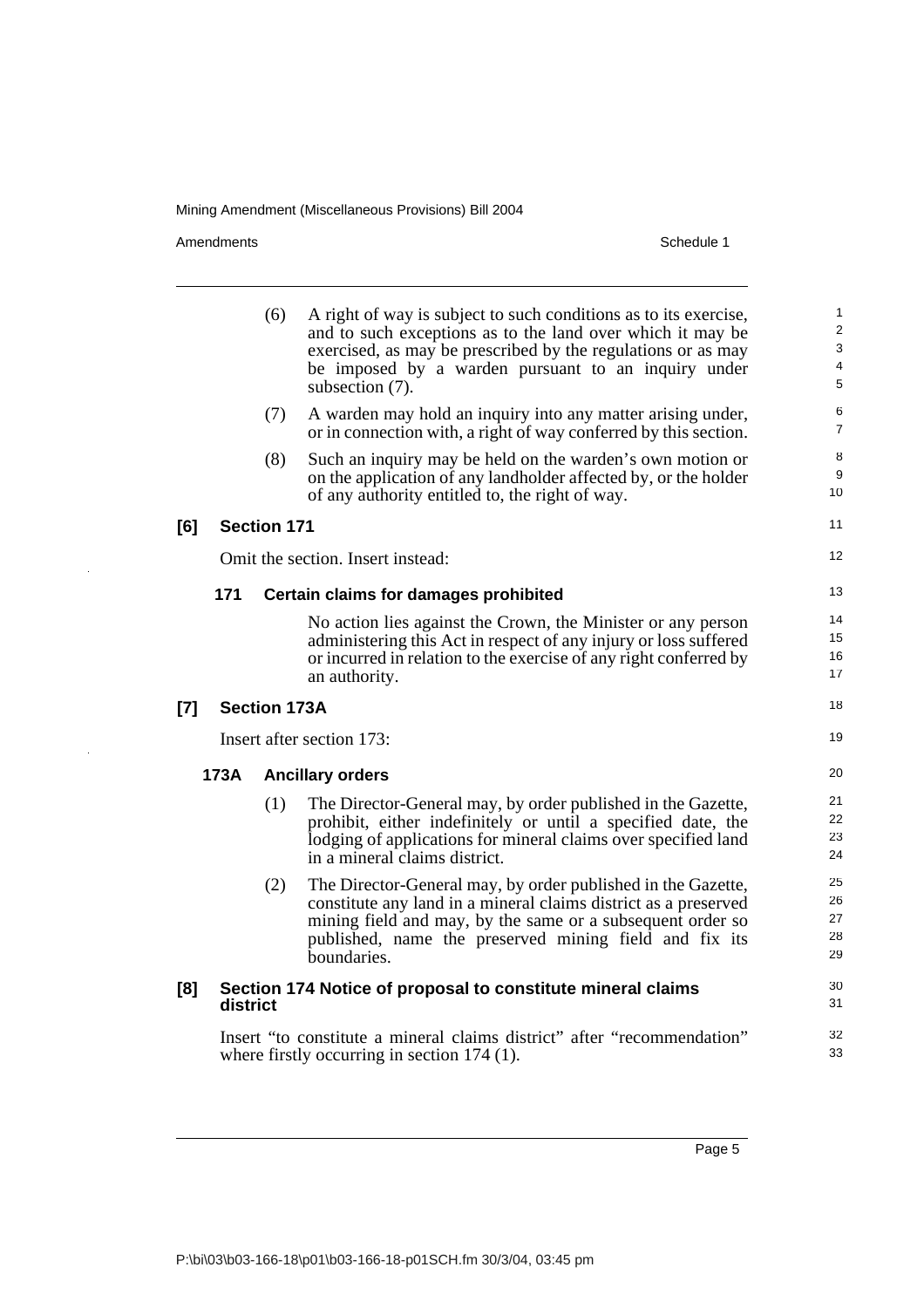Schedule 1 Amendments

| [9]    |                                 |          | <b>Section 175 Special conditions</b>                                                                                                                                                    | 1                        |
|--------|---------------------------------|----------|------------------------------------------------------------------------------------------------------------------------------------------------------------------------------------------|--------------------------|
|        |                                 | (h1)     | Insert after section $175(2)$ (h):<br>the levies payable in respect of mineral claims and the<br>purposes for which those levies may be applied,                                         | $\overline{c}$<br>3<br>4 |
| $[10]$ | <b>Section 175 (2A)</b>         |          |                                                                                                                                                                                          | 5                        |
|        | Insert after section $175(2)$ : |          |                                                                                                                                                                                          | 6                        |
|        | (2A)                            |          | The conditions may vary by reference to specified matters<br>including, in particular, by reference to whether or not the<br>proposed claim area is within a preserved mining field.     | $\overline{7}$<br>8<br>9 |
| $[11]$ |                                 |          | Section 178 Application for granting of mineral claim                                                                                                                                    | 10                       |
|        | Insert after section $178(2)$ : |          |                                                                                                                                                                                          | 11                       |
|        | (3)                             |          | An application for a mineral claim may not be lodged with<br>respect to land over which the lodging of such an application<br>is prohibited by an order in force under section 173A (1). | 12<br>13<br>14           |
| $[12]$ |                                 |          | Section 188 Dwelling-houses, gardens and improvements                                                                                                                                    | 15                       |
|        | Insert after section 188 (2):   |          |                                                                                                                                                                                          | 16                       |
|        | (2A)                            |          | A mineral claim may not be granted over land:                                                                                                                                            | 17                       |
|        |                                 | (a)      | which is within a preserved mining field, and                                                                                                                                            | 18                       |
|        |                                 | (b)      | which is privately owned land (that is, land that is not<br>Crown land) or is Crown land held under a lease for<br>residential purposes under the Western Lands Act 1901,<br>and         | 19<br>20<br>21<br>22     |
|        |                                 | (c)      | within which is situated a dwelling-house that is the<br>principal place of residence of its occupier,                                                                                   | 23<br>24                 |
|        |                                 |          | except with the written consent of both the owner and the<br>occupier of the dwelling-house.                                                                                             | 25<br>26                 |
|        | (2B)                            | $(2A)$ . | Subsection (1) does not apply to land referred to in subsection                                                                                                                          | 27<br>28                 |
| $[13]$ | <b>Section 188 (4)</b>          |          |                                                                                                                                                                                          | 29                       |
|        |                                 |          | Omit "Subsection (1) does not".                                                                                                                                                          | 30                       |
|        |                                 |          | Insert instead "Subsections (1) and (2A) do not".                                                                                                                                        | 31                       |

Page 6

 $\frac{1}{2}$ 

 $\ddot{\phantom{0}}$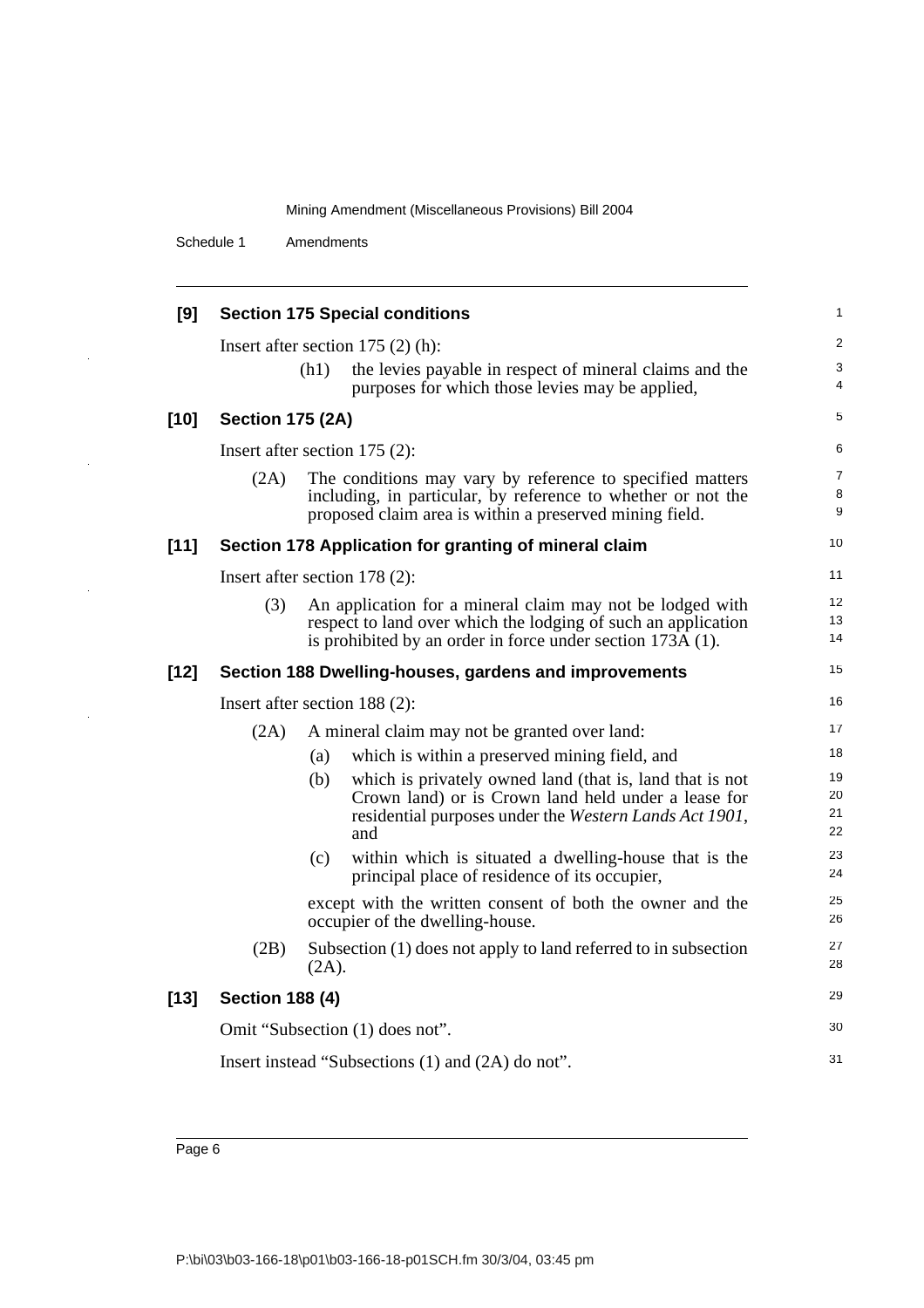Amendments Schedule 1

 $\hat{\boldsymbol{\beta}}$ 

| $[14]$ | <b>Section 188 (5)</b>         |                              |                                                                                                                                                                                                                                                                                                                                                                                                                                                                                                                                                                        | 1                                                                                 |
|--------|--------------------------------|------------------------------|------------------------------------------------------------------------------------------------------------------------------------------------------------------------------------------------------------------------------------------------------------------------------------------------------------------------------------------------------------------------------------------------------------------------------------------------------------------------------------------------------------------------------------------------------------------------|-----------------------------------------------------------------------------------|
|        |                                |                              | Insert "or $(2A)$ " after "subsection $(1)$ ".                                                                                                                                                                                                                                                                                                                                                                                                                                                                                                                         | 2                                                                                 |
| $[15]$ |                                |                              | Section 190 Power of mining registrar in relation to applications                                                                                                                                                                                                                                                                                                                                                                                                                                                                                                      | 3                                                                                 |
|        | in section $190(4A)$ .         |                              | Insert "or in relation to some opal prospecting licence or licences, whether<br>under section 228 or 232A, held by the same person" after "section 195A,"                                                                                                                                                                                                                                                                                                                                                                                                              | 4<br>5<br>6                                                                       |
| $[16]$ |                                |                              | <b>Section 192 Conditions of mineral claim</b>                                                                                                                                                                                                                                                                                                                                                                                                                                                                                                                         | $\overline{7}$                                                                    |
|        |                                |                              | Omit section 192 (1) (a). Insert instead:                                                                                                                                                                                                                                                                                                                                                                                                                                                                                                                              | 8                                                                                 |
|        |                                | (a)                          | in the case of a mineral claim that is granted over land<br>within a mineral claims district:                                                                                                                                                                                                                                                                                                                                                                                                                                                                          | 9<br>10 <sup>10</sup>                                                             |
|        |                                | (i)<br>(ii)<br>(iii)<br>(iv) | any special conditions that apply to the land, and<br>the conditions imposed on the holder of the claim<br>under section 211 as to his or her exercise of any<br>right of way under that section in respect of the<br>claim area, and<br>the conditions to which the holder of the claim is<br>subject pursuant to any registered<br>access<br>management plan in force in respect of that land,<br>and<br>such other conditions (not inconsistent with the<br>conditions referred to in subparagraphs (i), (ii)<br>and (iii)) as the mining registrar may impose, and | 11<br>12 <sup>2</sup><br>13<br>14<br>15<br>16<br>17<br>18<br>19<br>20<br>21<br>22 |
| $[17]$ | conditions                     |                              | Section 195A Amendment of mineral claim in respect of certain                                                                                                                                                                                                                                                                                                                                                                                                                                                                                                          | 23<br>24                                                                          |
|        | Insert after section 195A (3): |                              |                                                                                                                                                                                                                                                                                                                                                                                                                                                                                                                                                                        | 25                                                                                |
|        | (3A)                           | same person.                 | A single security may be given and maintained in relation to<br>both mineral claims and opal prospecting licences held by the                                                                                                                                                                                                                                                                                                                                                                                                                                          | 26<br>27<br>28                                                                    |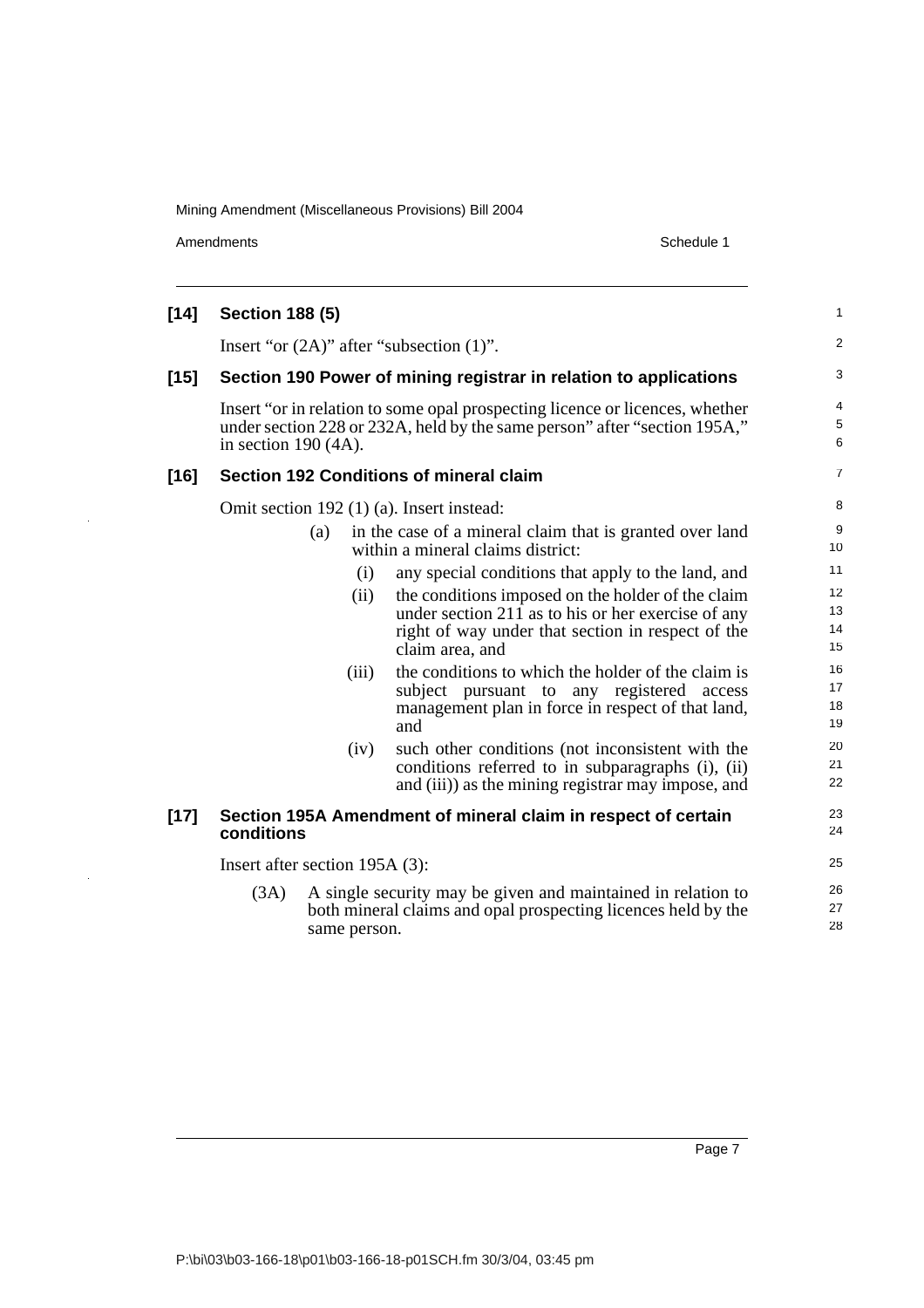Schedule 1 Amendments

| $[18]$ |                                   | <b>Section 211</b> |                                                                                                                                                                                                                                                        | 1                        |  |  |  |
|--------|-----------------------------------|--------------------|--------------------------------------------------------------------------------------------------------------------------------------------------------------------------------------------------------------------------------------------------------|--------------------------|--|--|--|
|        | Omit the section. Insert instead: |                    |                                                                                                                                                                                                                                                        |                          |  |  |  |
|        | 211                               |                    | <b>Rights of way</b>                                                                                                                                                                                                                                   | 3                        |  |  |  |
|        |                                   | (1)                | The holder of a mineral claim is entitled to a right of way (to<br>be indicated or described in the manner prescribed by the<br>regulations) between the claim area and a public road.                                                                 |                          |  |  |  |
|        |                                   | (2)                | The route of a right of way:                                                                                                                                                                                                                           | 7                        |  |  |  |
|        |                                   |                    | should, wherever practicable, follow the route of<br>(a)<br>existing roads or tracks (particularly, in the case of land<br>in the Western Division, those the subject of special<br>easements under section 35S of the Western Lands Act<br>1901), and | 8<br>9<br>10<br>11<br>12 |  |  |  |
|        |                                   |                    | (b)<br>in the case of land within a mineral claims district, must<br>accord with the provisions of any registered access<br>management plan applying to the land.                                                                                      | 13<br>14<br>15           |  |  |  |
|        |                                   | (3)                | The holder of the mineral claim:                                                                                                                                                                                                                       | 16                       |  |  |  |
|        |                                   |                    | (a)<br>must ensure that substantial gates or grids (or, if the<br>landholder of the land so requires, gates and grids) are<br>placed wherever fences are intersected by the right of<br>way, or                                                        | 17<br>18<br>19<br>20     |  |  |  |
|        |                                   |                    | (b)<br>if those fences are rabbit-proof, marsupial-proof or<br>dog-proof fences, must ensure that rabbit-proof,<br>marsupial-proof or dog-proof gates are placed at all<br>such intersections.                                                         | 21<br>22<br>23<br>24     |  |  |  |
|        |                                   | (4)                | Any such gate or grid must be of a design and construction<br>that is adequate to prevent stock from straying.                                                                                                                                         | 25<br>26                 |  |  |  |
|        |                                   | (5)                | The costs of installing and maintaining any gates or grids<br>required by this section are to be borne by the holder of the<br>mineral claim.                                                                                                          | 27<br>28<br>29           |  |  |  |
|        |                                   | (6)                | A right of way is subject to such conditions as to its exercise,<br>and to such exceptions as to the land over which it may be<br>exercised:                                                                                                           | 30<br>31<br>32           |  |  |  |
|        |                                   |                    | as may be prescribed by the regulations, or<br>(a)                                                                                                                                                                                                     | 33                       |  |  |  |
|        |                                   |                    | in the case of land within a mineral claims district, as<br>(b)<br>may be specified in any registered access management<br>plan applying to the land, or                                                                                               | 34<br>35<br>36           |  |  |  |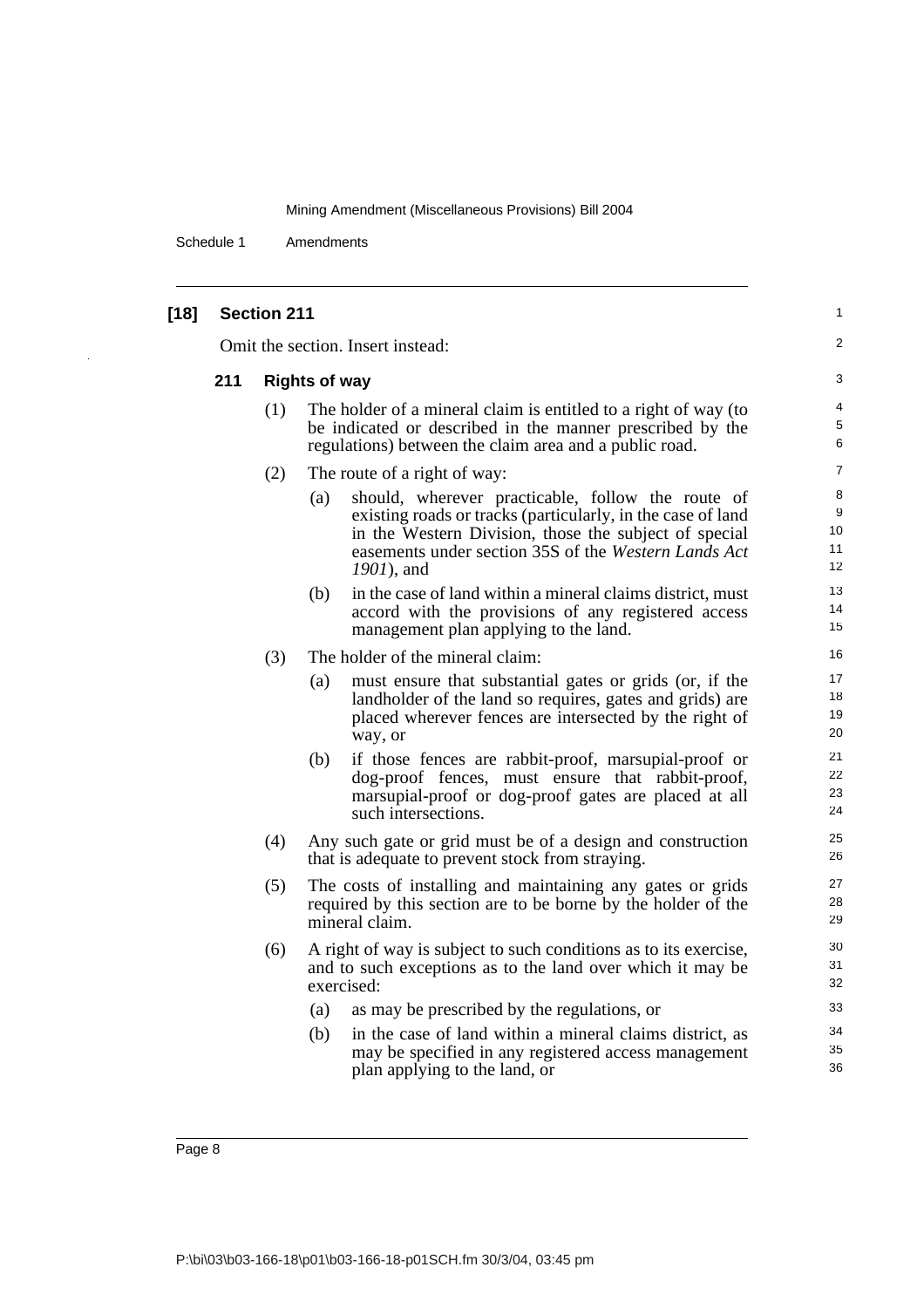Amendments Schedule 1

l,

l.

|        |      |                     | (c)<br>as may be imposed by a warden pursuant to an inquiry<br>under subsection (7).                                                                                                                                                                                   | 1<br>2                   |
|--------|------|---------------------|------------------------------------------------------------------------------------------------------------------------------------------------------------------------------------------------------------------------------------------------------------------------|--------------------------|
|        |      | (7)                 | A warden may hold an inquiry into any matter arising under,<br>or in connection with, a right of way conferred by this section.                                                                                                                                        | 3<br>4                   |
|        |      | (8)                 | Such an inquiry may be held on the warden's own motion or<br>on the application of any landholder affected by, or the holder<br>of any mineral claim entitled to, the right of way.                                                                                    | 5<br>6<br>$\overline{7}$ |
|        |      | (9)                 | In the case of land within a mineral claims district, the<br>conditions imposed by a warden pursuant to an inquiry under<br>subsection (7) must not be inconsistent with the conditions<br>specified in any registered access management plan applying<br>to the land. | 8<br>9<br>10<br>11<br>12 |
| $[19]$ |      | <b>Section 218</b>  |                                                                                                                                                                                                                                                                        | 13                       |
|        |      |                     | Omit the section. Insert instead:                                                                                                                                                                                                                                      | 14                       |
|        | 218  |                     | <b>Certain claims for damages prohibited</b>                                                                                                                                                                                                                           | 15                       |
|        |      |                     | No action lies against the Crown, the Minister or any person<br>administering this Act in respect of any injury or loss suffered<br>or incurred in relation to the exercise of any right conferred by<br>a mineral claim.                                              | 16<br>17<br>18<br>19     |
| $[20]$ |      | <b>Section 219A</b> |                                                                                                                                                                                                                                                                        | 20                       |
|        |      |                     | Insert after section 219:                                                                                                                                                                                                                                              | 21                       |
|        | 219A |                     | Mineral claims district management fund                                                                                                                                                                                                                                | 22                       |
|        |      | (1)                 | For each mineral claims district there is to be established a<br>district management fund into which are to be paid:                                                                                                                                                   | 23<br>24                 |
|        |      |                     | all levies paid in accordance with a condition referred to<br>(a)<br>in section $175$ (2) (h1) in respect of mineral claims<br>granted or renewed over land within the district, and                                                                                   | 25<br>26<br>27           |
|        |      |                     | (b)<br>the proceeds of investment of money in the fund, and                                                                                                                                                                                                            | 28                       |
|        |      |                     | such other money as is required or permitted to be paid<br>(c)<br>into the fund.                                                                                                                                                                                       | 29<br>30                 |
|        |      | (2)                 | Money in any such fund may be used:                                                                                                                                                                                                                                    | 31                       |
|        |      |                     | for any purpose specified in a condition referred to in<br>(a)<br>section $175$ (2) (h1) as a purpose for which levies<br>referred to in that paragraph may be applied, and                                                                                            | 32<br>33<br>34           |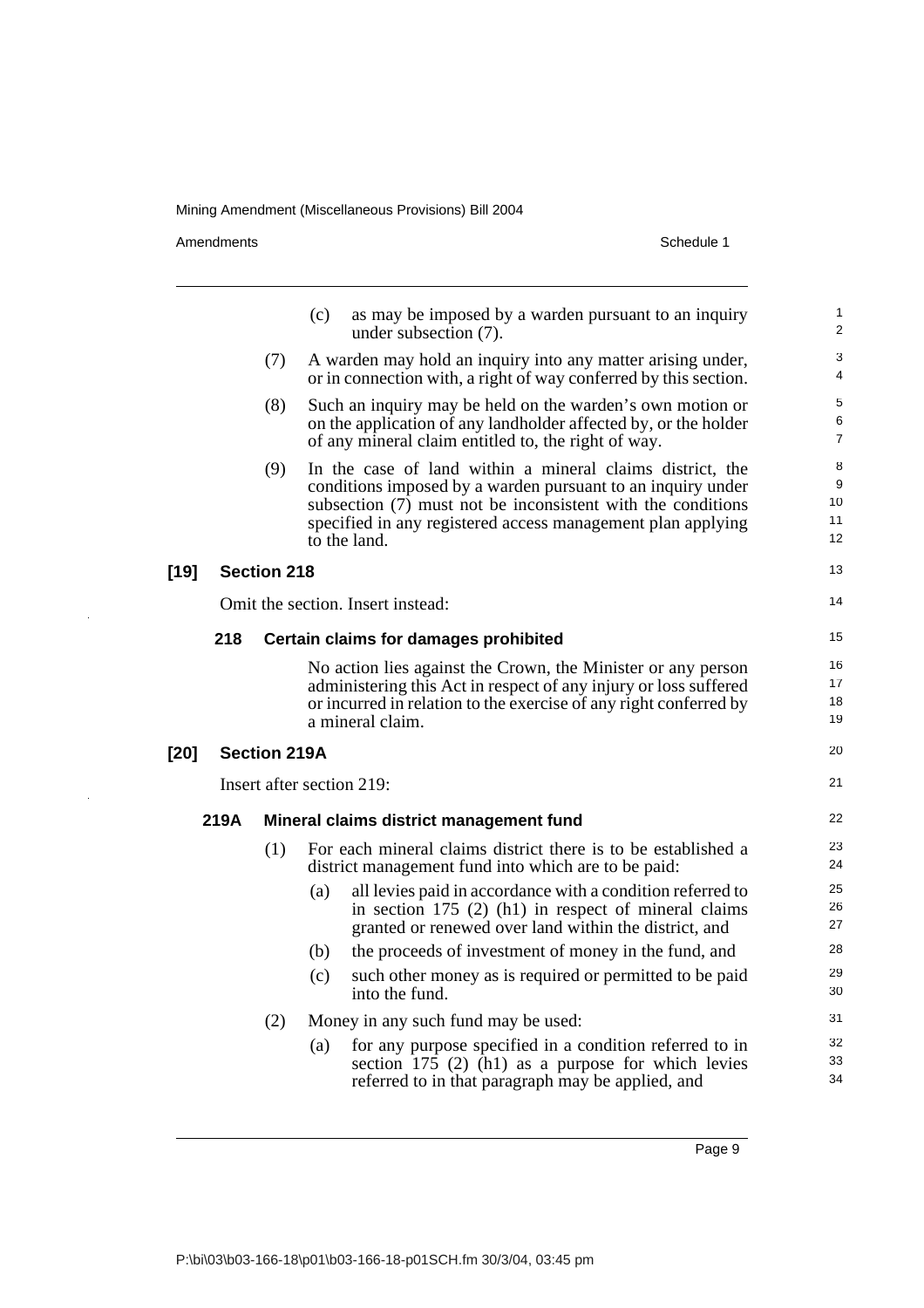Schedule 1 Amendments

|        |      |                     | (b)<br>to cover the costs of administering the fund.                                                                             |  |
|--------|------|---------------------|----------------------------------------------------------------------------------------------------------------------------------|--|
|        |      | (3)                 | Money received for payment into a fund established under                                                                         |  |
|        |      |                     | this section is to be paid into an account kept, for the purposes<br>of the fund, in an authorised deposit-taking institution.   |  |
|        |      | (4)                 | A fund established under this section in relation to a mineral<br>claims district is to be administered by the Director-General. |  |
| $[21]$ |      | <b>Section 223A</b> |                                                                                                                                  |  |
|        |      |                     | Insert after section 223:                                                                                                        |  |
|        | 223A |                     | <b>Special conditions</b>                                                                                                        |  |
|        |      | (1)                 | The Minister may, by order published in the Gazette, specify                                                                     |  |
|        |      |                     | special conditions that are to apply to opal prospecting                                                                         |  |
|        |      |                     | licences granted over land within any specified opal                                                                             |  |
|        |      |                     | prospecting area.                                                                                                                |  |
|        |      | (2)                 | Without limiting the generality of subsection (1), the                                                                           |  |
|        |      |                     | conditions that may be specified in an order under this section                                                                  |  |
|        |      |                     | include conditions as to the following matters:                                                                                  |  |
|        |      |                     | the areas in which prospecting operations in respect of<br>(a)                                                                   |  |
|        |      |                     | an opal prospecting block are prohibited,                                                                                        |  |
|        |      |                     | (b)<br>the nature and extent of prospecting operations that may<br>be carried out in respect of opal prospecting blocks,         |  |
|        |      |                     | the levies payable in respect of opal prospecting<br>(c)                                                                         |  |
|        |      |                     | licences and the purposes for which those levies may be<br>applied,                                                              |  |
|        |      |                     | (d)<br>the security deposits to be lodged in respect of the                                                                      |  |
|        |      |                     | granting of opal prospecting licences,                                                                                           |  |
|        |      |                     | (e)<br>the compensation payable in respect of the carrying out<br>of prospecting operations under opal prospecting               |  |
|        |      |                     | licences,                                                                                                                        |  |
|        |      |                     | (f)<br>the obligations of holders of opal prospecting licences                                                                   |  |
|        |      |                     | as to the rehabilitation of land on which prospecting                                                                            |  |
|        |      |                     | operations have been carried out,                                                                                                |  |
|        |      |                     | the program of work to be carried out under an opal<br>(g)                                                                       |  |
|        |      |                     | prospecting licence,                                                                                                             |  |
|        |      |                     | the amount of money to be expended on prospecting,<br>(h)                                                                        |  |
|        |      |                     | the<br>Minister<br>considers<br>(i)<br>such other<br>matters<br>as<br>appropriate.                                               |  |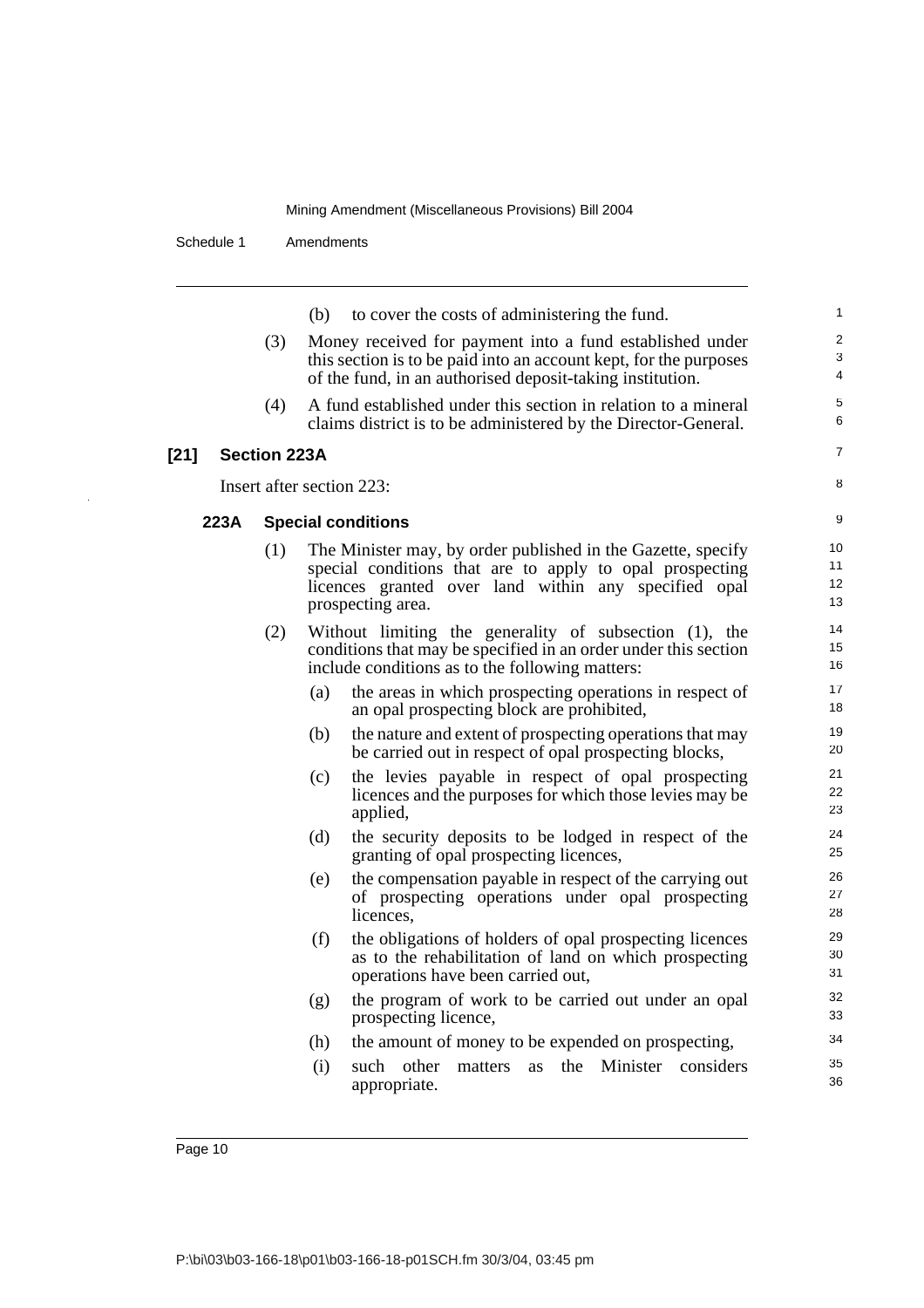Amendments Schedule 1

 $\ddot{\phantom{a}}$ 

 $\bar{L}$ 

| $[22]$ |                    |                          | Section 225 Map of opal prospecting area to be prepared                                                                                                                                                                                     | 1                          |
|--------|--------------------|--------------------------|---------------------------------------------------------------------------------------------------------------------------------------------------------------------------------------------------------------------------------------------|----------------------------|
|        |                    |                          | Insert "and" after "granted," in section $225(1)(a)(v)$ .                                                                                                                                                                                   | 2                          |
| $[23]$ |                    | Section 225 (1) (a) (vi) |                                                                                                                                                                                                                                             | 3                          |
|        |                    | Omit the subparagraph.   |                                                                                                                                                                                                                                             | 4                          |
| $[24]$ |                    | Section 225 (2) (c)      |                                                                                                                                                                                                                                             | 5                          |
|        |                    |                          | Omit "granted, or". Insert instead "granted.".                                                                                                                                                                                              | 6                          |
| $[25]$ |                    | Section 225 (2) (d)      |                                                                                                                                                                                                                                             | 7                          |
|        |                    | Omit the paragraph.      |                                                                                                                                                                                                                                             | 8                          |
| $[26]$ |                    |                          | Section 228 Power of mining registrar in relation to applications                                                                                                                                                                           | 9                          |
|        |                    |                          | Insert after section 228 (2):                                                                                                                                                                                                               | 10                         |
|        | (2A)               |                          | An opal prospecting licence may not be granted until the<br>appropriate opal prospecting licence fee (as determined under<br>section 382A) has been paid for the grant of the licence.                                                      | 11<br>12<br>13             |
| $[27]$ |                    | <b>Section 228 (5)</b>   |                                                                                                                                                                                                                                             | 14                         |
|        | 232A,".            |                          | Insert "or in relation to some mineral claim or mineral claims, whether<br>under section 190 or 195A, held by the same person" after "section                                                                                               | 15<br>16<br>17             |
| $[28]$ | <b>Section 229</b> |                          |                                                                                                                                                                                                                                             | 18                         |
|        |                    |                          | Omit the section. Insert instead:                                                                                                                                                                                                           | 19                         |
|        | 229                |                          | <b>Conditions of licence</b>                                                                                                                                                                                                                | 20                         |
|        |                    |                          | An opal prospecting licence is subject to:                                                                                                                                                                                                  | 21                         |
|        |                    | (a)                      | any special conditions that apply, pursuant to section<br>223A, to the opal prospecting block over which the<br>licence is granted, and                                                                                                     | 22<br>23<br>24             |
|        |                    | (b)                      | the conditions imposed on the holder of the licence,<br>pursuant to section 235C, as to his or her exercise of any<br>right of way under that section in respect of the opal<br>prospecting block over which the licence is granted,<br>and | 25<br>26<br>27<br>28<br>29 |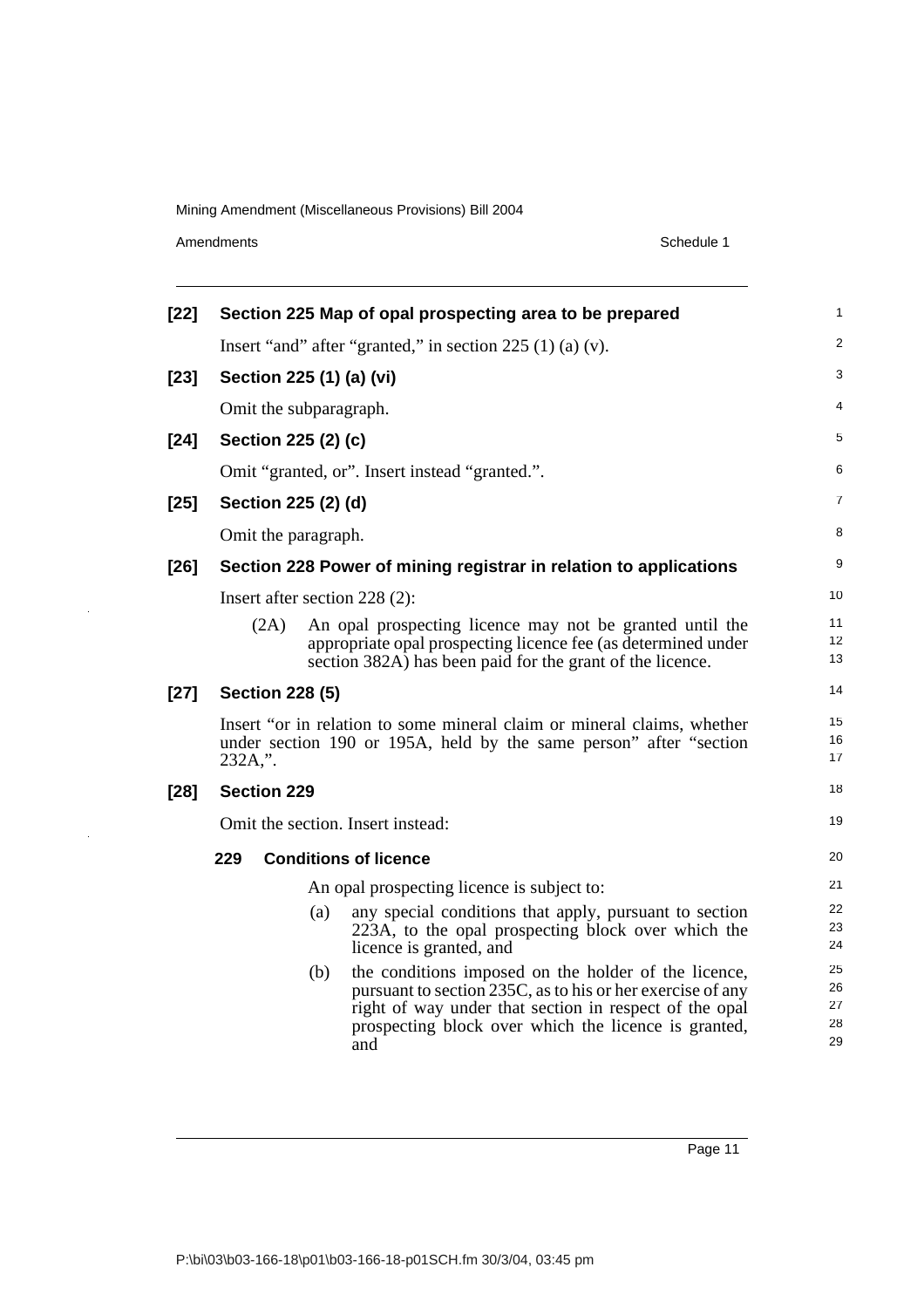Schedule 1 Amendments

|        |      |      | the conditions to which the holder of the licence is<br>(c)<br>subject pursuant to any registered access management<br>plan in force in respect of the opal prospecting block<br>over which the licence is granted, and<br>(d)<br>such other conditions (not inconsistent with the<br>conditions referred to in paragraphs (a), (b) and (c)) as | $\mathbf{1}$<br>2<br>3<br>4<br>5<br>6<br>$\overline{7}$ |
|--------|------|------|-------------------------------------------------------------------------------------------------------------------------------------------------------------------------------------------------------------------------------------------------------------------------------------------------------------------------------------------------|---------------------------------------------------------|
|        |      |      | the mining registrar may impose.                                                                                                                                                                                                                                                                                                                | 8                                                       |
| $[29]$ |      |      | <b>Section 232 Rights under licence</b>                                                                                                                                                                                                                                                                                                         |                                                         |
|        |      |      | Insert after section $232$ (1):                                                                                                                                                                                                                                                                                                                 | 9                                                       |
|        |      | (1A) | Despite subsection (1), the holder of an opal prospecting<br>licence may not prospect for opals in any part of an opal<br>prospecting block in respect of which prospecting is<br>prohibited under section 223A.                                                                                                                                | 10<br>11<br>12<br>13                                    |
| $[30]$ |      |      | Section 232A Amendment of opal prospecting licence in respect<br>of certain conditions                                                                                                                                                                                                                                                          | 14<br>15                                                |
|        |      |      | Insert after section 232A (3):                                                                                                                                                                                                                                                                                                                  | 16                                                      |
|        |      | (3A) | A single security may be given and maintained in relation to<br>both opal prospecting licences and mineral claims held by the<br>same person.                                                                                                                                                                                                   | 17<br>18<br>19                                          |
| $[31]$ |      |      | Sections 235C and 235D                                                                                                                                                                                                                                                                                                                          | 20                                                      |
|        |      |      | Insert after section 235B:                                                                                                                                                                                                                                                                                                                      | 21                                                      |
|        | 235C |      | <b>Rights of way</b>                                                                                                                                                                                                                                                                                                                            | 22                                                      |
|        |      | (1)  | The holder of an opal prospecting licence is entitled to a right<br>of way (to be indicated or described in the manner prescribed<br>by the regulations) between the opal prospecting block and a<br>public road.                                                                                                                               | 23<br>24<br>25<br>26                                    |
|        |      | (2)  | The route of a right of way:                                                                                                                                                                                                                                                                                                                    | 27                                                      |
|        |      |      | should, wherever practicable, follow the route of<br>(a)<br>existing roads or tracks (particularly, in the case of land<br>in the Western Division, those the subject of special<br>easements under section 35S of the Western Lands Act<br>1901), and                                                                                          | 28<br>29<br>30<br>31<br>32                              |
|        |      |      | (b)<br>must accord with the provisions of any registered<br>access management plan applying to the land.                                                                                                                                                                                                                                        | 33<br>34                                                |
|        |      |      |                                                                                                                                                                                                                                                                                                                                                 |                                                         |

 $\overline{a}$ 

l.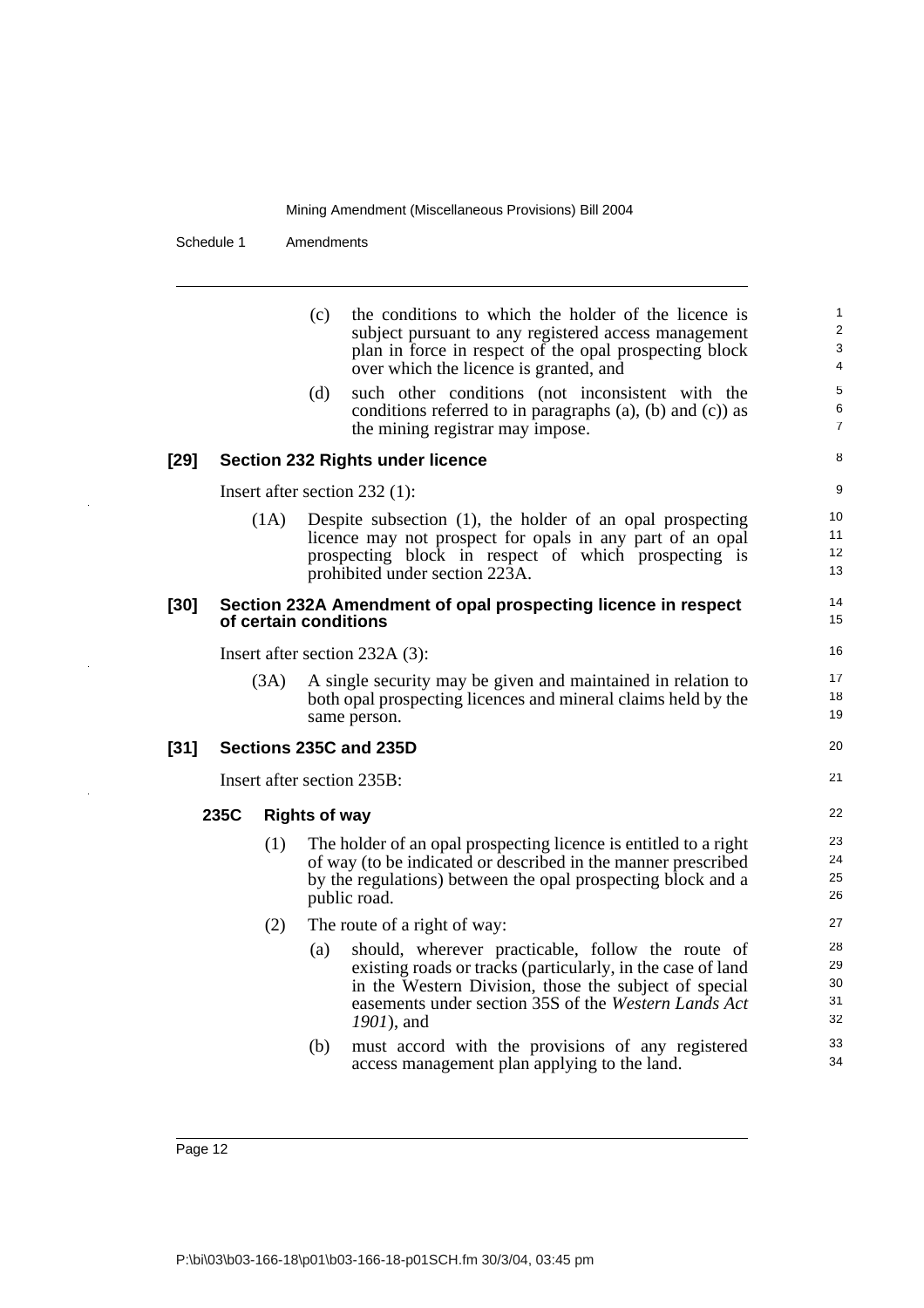Amendments Schedule 1

|      | (3) | The holder of the opal prospecting licence:<br>must ensure that substantial gates or grids (or, if the<br>(a)<br>landholder of the land so requires, gates and grids) are<br>placed wherever fences are intersected by the right of<br>way, or | 1<br>$\overline{\mathbf{c}}$<br>3<br>4<br>5 |
|------|-----|------------------------------------------------------------------------------------------------------------------------------------------------------------------------------------------------------------------------------------------------|---------------------------------------------|
|      |     | if those fences are rabbit-proof, marsupial-proof or<br>(b)<br>dog-proof fences, must ensure that rabbit-proof,<br>marsupial-proof or dog-proof gates are placed at all<br>such intersections.                                                 | 6<br>$\overline{7}$<br>8<br>9               |
|      | (4) | Any such gate or grid must be of a design and construction<br>that is adequate to prevent stock from straying.                                                                                                                                 | 10<br>11                                    |
|      | (5) | The costs of installing and maintaining any gates or grids<br>required by this section are to be borne by the holder of the<br>opal prospecting licence.                                                                                       | 12<br>13<br>14                              |
|      | (6) | A right of way is subject to such conditions as to its exercise,<br>and to such exceptions as to the land over which it may be<br>exercised:                                                                                                   | 15<br>16<br>17                              |
|      |     | as may be prescribed by the regulations, or<br>(a)                                                                                                                                                                                             | 18                                          |
|      |     | (b)<br>may be specified in any registered<br>as<br>access<br>management plan applying to the land, or                                                                                                                                          | 19<br>20                                    |
|      |     | (c)<br>as may be imposed by a warden pursuant to an inquiry<br>under subsection (7).                                                                                                                                                           | 21<br>22                                    |
|      | (7) | A warden may hold an inquiry into any matter arising under,<br>or in connection with, a right of way conferred by this section.                                                                                                                | 23<br>24                                    |
|      | (8) | Such an inquiry may be held on the warden's own motion or<br>on the application of any landholder affected by, or the holder<br>of any opal prospecting licence entitled to, the right of way.                                                 | 25<br>26<br>27                              |
|      | (9) | The conditions imposed by a warden pursuant to an inquiry<br>under subsection (7) must not be inconsistent with the<br>conditions specified in any registered access management<br>plan applying to the land.                                  | 28<br>29<br>30<br>31                        |
| 235D |     | Opal prospecting area management fund                                                                                                                                                                                                          | 32                                          |
|      | (1) | For each opal prospecting area there is to be established an<br>area management fund into which are to be paid:                                                                                                                                | 33<br>34                                    |
|      |     | all levies paid in accordance with a condition referred to<br>(a)<br>in section 223A (2) (c) in respect of opal prospecting<br>licences granted over land within the area, and                                                                 | 35<br>36<br>37                              |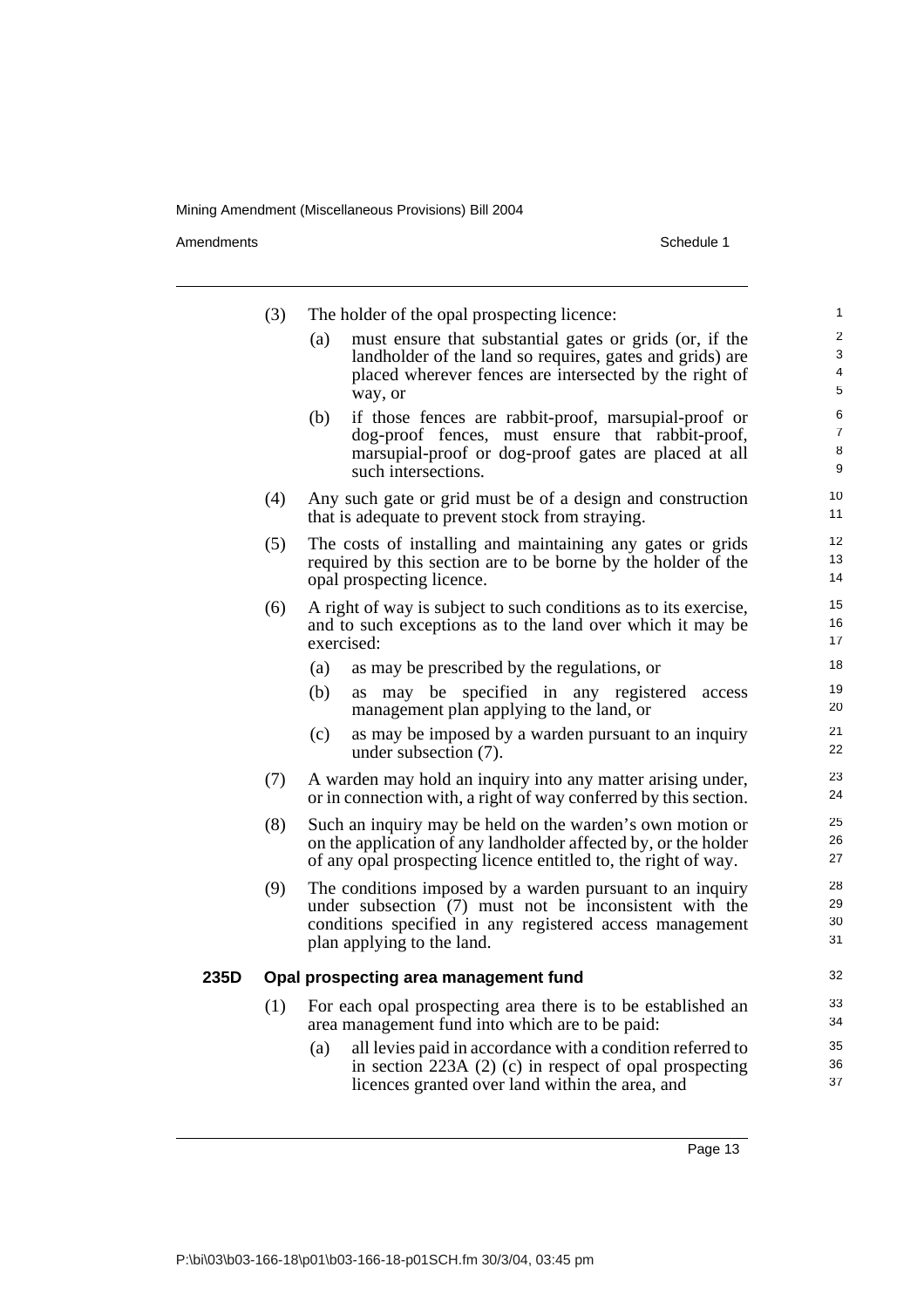Schedule 1 Amendments

|      |          | the proceeds of investment of money in the fund, and<br>(b)                                                                                                                                | 1                    |
|------|----------|--------------------------------------------------------------------------------------------------------------------------------------------------------------------------------------------|----------------------|
|      |          | such other money as is required or permitted to be paid<br>(c)                                                                                                                             | $\overline{2}$       |
|      |          | into the fund.                                                                                                                                                                             | 3                    |
|      | (2)      | Money in any such fund may be used:                                                                                                                                                        | 4                    |
|      |          | for any purpose specified in a condition referred to in<br>(a)<br>section $223A$ (2) (c) as a purpose for which levies<br>referred to in that paragraph may be applied, and                | 5<br>6<br>7          |
|      |          | to cover the costs of administering the fund.<br>(b)                                                                                                                                       | 8                    |
|      | (3)      | Money received for payment into a fund established under<br>this section is to be paid into an account kept, for the purposes<br>of the fund, in an authorised deposit-taking institution. | 9<br>10<br>11        |
|      | (4)      | A fund established under this section in relation to an opal<br>prospecting area is to be administered by the Director-<br>General.                                                        | 12<br>13<br>14       |
|      | Part 10A |                                                                                                                                                                                            | 15                   |
|      |          | Insert after Part 10:                                                                                                                                                                      | 16                   |
|      |          |                                                                                                                                                                                            |                      |
|      |          | Part 10A Access management plans for small-<br>scale titles                                                                                                                                | 17<br>18             |
|      |          |                                                                                                                                                                                            |                      |
| 236A |          | <b>Application of Part</b>                                                                                                                                                                 | 19                   |
|      | (1)      | This Part applies to mineral claims and opal prospecting<br>licences (referred to collectively as <i>small-scale titles</i> ) with<br>respect to land within an access management area.    | 20<br>21<br>22       |
|      | (2)      | This Part does not require an access management plan in<br>respect of a landholder who is a native title holder if:                                                                        | 23<br>24             |
|      |          | the small-scale title concerned was granted or renewed<br>(a)<br>after compliance with Subdivision P of Division 3 of<br>Part 2 of the Commonwealth Native Title Act, and                  | 25<br>26<br>27       |
|      |          | the grant or renewal of the title was not an act that<br>(b)<br>attracted the expedited procedure under and within the<br>meaning of that Subdivision.                                     | 28<br>29<br>30       |
|      | (3)      | This Part does not apply if:                                                                                                                                                               | 31                   |
|      |          | the small-scale title concerned was granted or renewed<br>(a)<br>after compliance with a registered indigenous land use<br>agreement under the Commonwealth Native Title Act,<br>and       | 32<br>33<br>34<br>35 |

Page 14

**[32]**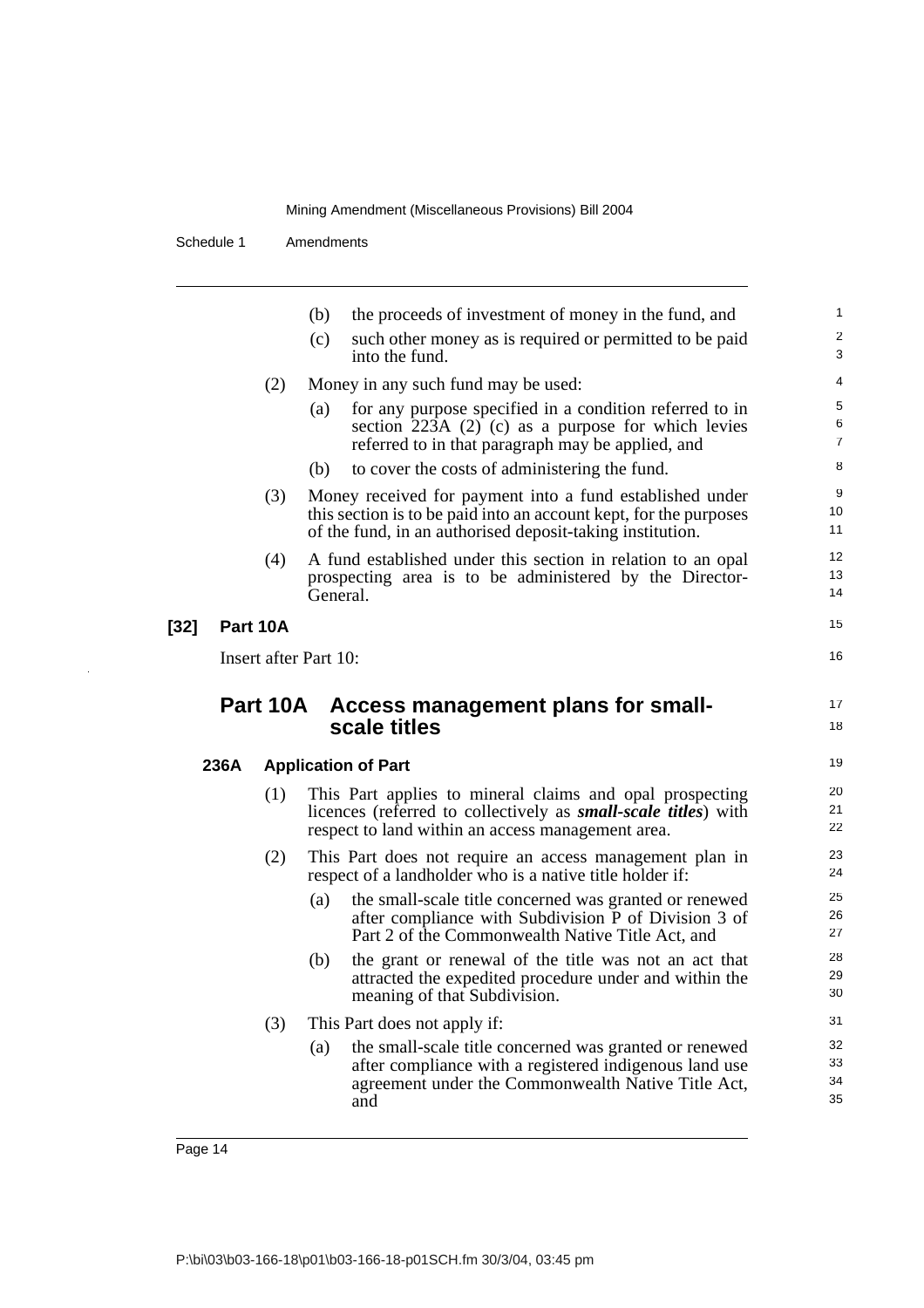Amendments Schedule 1

|      |     | (b)                   |              | the agreement provides that an access management plan<br>is not required under this Part in respect of a landholder<br>who is a native title holder. | $\mathbf{1}$<br>2<br>3 |
|------|-----|-----------------------|--------------|------------------------------------------------------------------------------------------------------------------------------------------------------|------------------------|
| 236B |     | <b>Declared areas</b> |              |                                                                                                                                                      | 4                      |
|      |     |                       |              | The Director-General may, by order published in the Gazette,                                                                                         | 5                      |
|      |     |                       |              | constitute any land within a mineral claims district or opal                                                                                         | 6<br>$\overline{7}$    |
|      |     |                       |              | prospecting area as an access management area and may, by<br>the same or a subsequent order so published, name the area                              | 8                      |
|      |     |                       |              | and fix its boundaries.                                                                                                                              | 9                      |
| 236C |     |                       |              | Alternative procedures for making access management plan                                                                                             | 10                     |
|      |     |                       |              | An access management plan for land within an access<br>management area:                                                                              | 11<br>12               |
|      |     | (a)                   |              | may be agreed between a miners' representative and the<br>landholder, or                                                                             | 13<br>14               |
|      |     | (b)                   |              | may be determined by the Director-General or the<br>Warden's Court,                                                                                  | 15<br>16               |
|      |     |                       | to the land. | either before or after small-scale titles are granted in relation                                                                                    | 17<br>18               |
| 236D |     |                       |              | Matters for which access management plan to provide                                                                                                  | 19                     |
|      | (1) |                       |              | An access management plan may make provision for or with<br>respect to the following matters:                                                        | 20<br>21               |
|      |     | (a)                   |              | the rights of access that the holder of a small-scale title                                                                                          | 22                     |
|      |     |                       |              | has in relation to the land to which the plan applies,                                                                                               | 23<br>24               |
|      |     |                       |              | including rights in relation to:                                                                                                                     | 25                     |
|      |     |                       | (i)          | access points to the land, and                                                                                                                       | 26                     |
|      |     |                       | (ii)         | routes of access across the land, and                                                                                                                | 27                     |
|      |     |                       | (iii)        | the manner in which, and the times at which,<br>rights of access may be exercised,                                                                   | 28                     |
|      |     | (b)                   |              | the conditions to which the holder of a small-scale title                                                                                            | 29                     |
|      |     |                       |              | is subject in relation to his or her exercise of any such<br>right of access, including conditions in relation to:                                   | 30<br>31               |
|      |     |                       | (i)          | maintaining routes of access, and                                                                                                                    | 32                     |
|      |     |                       |              |                                                                                                                                                      |                        |

(ii) preserving the safety of persons and stock, and

Page 15

33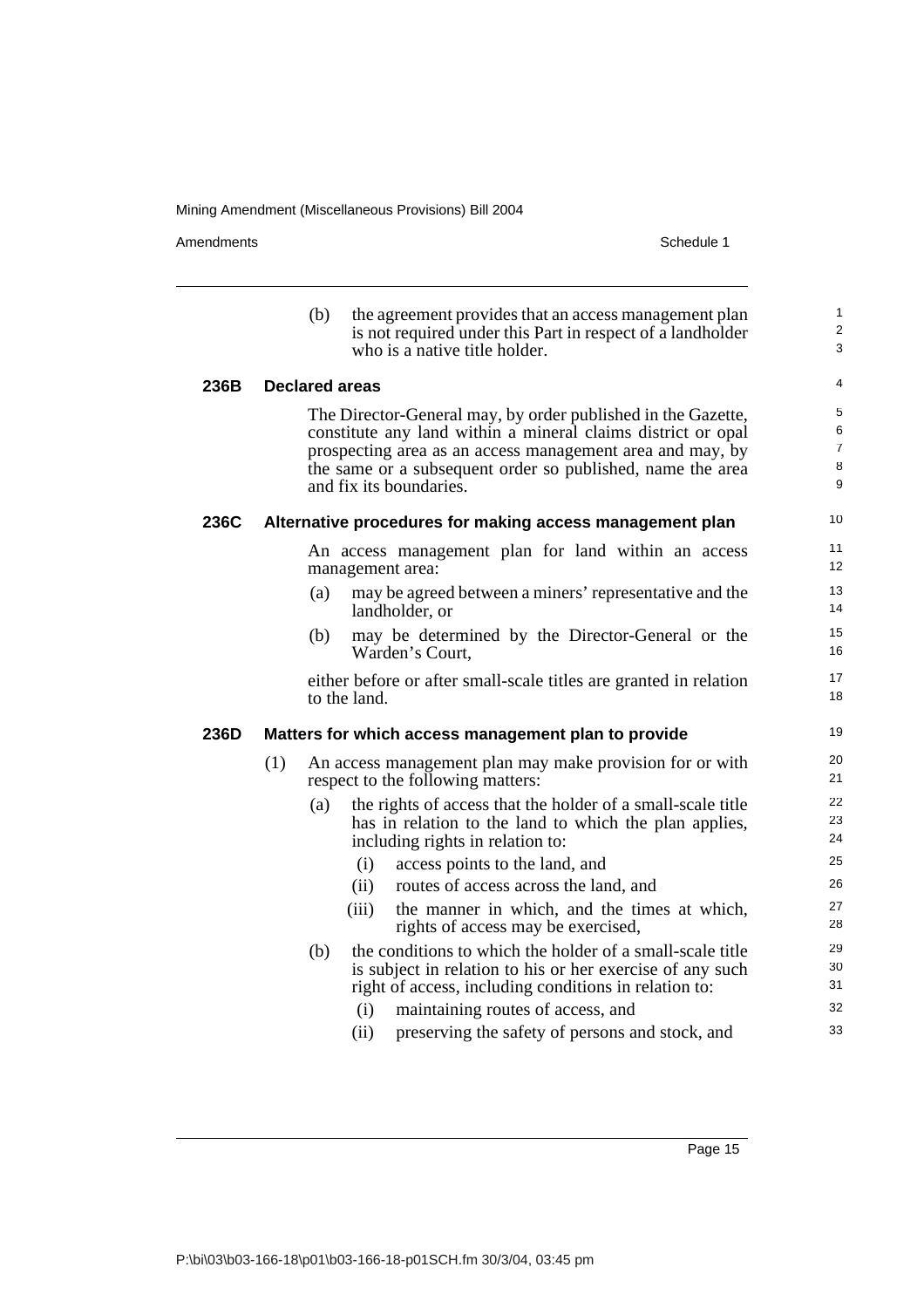Schedule 1 Amendments

| (iii)<br>avoiding interference with the land management<br>practices being adopted in relation to the land                                                                                                                 | 1<br>$\overline{2}$<br>3                                                                                                                                                                                                                                                     |
|----------------------------------------------------------------------------------------------------------------------------------------------------------------------------------------------------------------------------|------------------------------------------------------------------------------------------------------------------------------------------------------------------------------------------------------------------------------------------------------------------------------|
|                                                                                                                                                                                                                            | $\overline{4}$                                                                                                                                                                                                                                                               |
| (c)                                                                                                                                                                                                                        | 5                                                                                                                                                                                                                                                                            |
| connection with the plan,                                                                                                                                                                                                  | 6                                                                                                                                                                                                                                                                            |
| (d)<br>the manner of varying or replacing the plan,                                                                                                                                                                        | $\overline{7}$                                                                                                                                                                                                                                                               |
| (e)<br>such other matters as the parties to the plan may agree<br>to include in the plan.                                                                                                                                  | 8<br>9                                                                                                                                                                                                                                                                       |
| In the event of an inconsistency between:                                                                                                                                                                                  | 10                                                                                                                                                                                                                                                                           |
| (a)<br>a provision of an access management plan, and                                                                                                                                                                       | 11                                                                                                                                                                                                                                                                           |
| (b)<br>a provision of this Act, the regulations or a condition of                                                                                                                                                          | 12                                                                                                                                                                                                                                                                           |
|                                                                                                                                                                                                                            | 13                                                                                                                                                                                                                                                                           |
| the provision referred to in paragraph (b) prevails.                                                                                                                                                                       | 14                                                                                                                                                                                                                                                                           |
|                                                                                                                                                                                                                            | 15                                                                                                                                                                                                                                                                           |
| A miners' representative may, by written notice served on a<br>landholder, give notice of his or her intention to negotiate an<br>access management plan in respect of the land.                                           | 16<br>17<br>18                                                                                                                                                                                                                                                               |
| The notice of intention to negotiate an access management<br>plan must, in addition to stating that intention, contain:                                                                                                    | 19<br>20                                                                                                                                                                                                                                                                     |
| (a)<br>a plan and description of the area of land over which the<br>access is sought, sufficient to enable the ready<br>identification of that area, and                                                                   | 21<br>22<br>23                                                                                                                                                                                                                                                               |
| (b)<br>a description of the mining or prospecting methods<br>intended to be used in that area.                                                                                                                             | 24<br>25                                                                                                                                                                                                                                                                     |
| The miners' representative and the landholder may agree in<br>writing on an access management plan.                                                                                                                        | 26<br>27                                                                                                                                                                                                                                                                     |
| An access management plan so agreed must be lodged with<br>the Director-General for registration.                                                                                                                          | 28<br>29                                                                                                                                                                                                                                                                     |
|                                                                                                                                                                                                                            | 30<br>31                                                                                                                                                                                                                                                                     |
| If the miners' representative and the landholder are unable to<br>agree on an access management plan within 60 days after<br>notice of intention to negotiate such a plan is served under<br>section 236E, either of them: | 32<br>33<br>34<br>35                                                                                                                                                                                                                                                         |
|                                                                                                                                                                                                                            | affected by the right of way, and<br>environmental protection,<br>(iv)<br>the manner of resolving any dispute arising in<br>a small-scale title,<br>Miners' representative to seek access management plan<br>Determination of access management plan by Director-<br>General |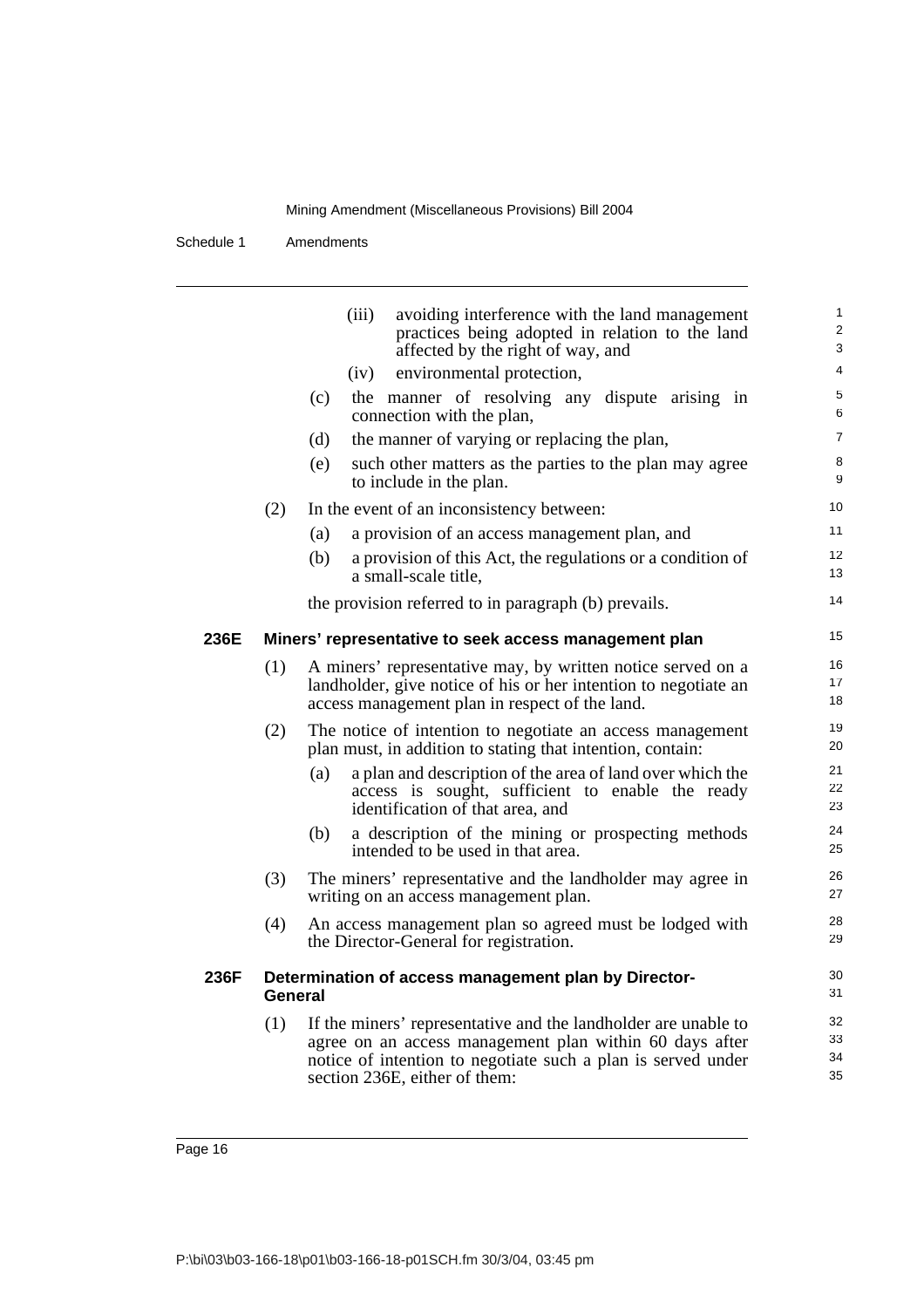Amendments Schedule 1

|      |     | (a)<br>under this section, and             | may apply to the Director-General for a determination                                                                                                                               | 1<br>$\overline{2}$  |
|------|-----|--------------------------------------------|-------------------------------------------------------------------------------------------------------------------------------------------------------------------------------------|----------------------|
|      |     | (b)<br>served on the other.                | in that event, must cause a copy of the application to be                                                                                                                           | 3<br>4               |
|      | (2) |                                            | On receiving such an application, the Director-General may<br>determine an access management plan for the land concerned.                                                           | 5<br>6               |
|      | (3) | Director-General:                          | Before making a determination under this section, the                                                                                                                               | $\overline{7}$<br>8  |
|      |     | (a)<br>landholder concerned, and           | must consult with the miners' representative and the                                                                                                                                | 9<br>10              |
|      |     | (b)                                        | must give full consideration to any submissions arising<br>from the consultation process.                                                                                           | 11<br>12             |
|      | (4) |                                            | On making a determination under this section, the Director-<br>General must cause copies of the determination to be served<br>on the landholder and the miners' representative.     | 13<br>14<br>15       |
|      | (5) |                                            | At any time after receiving an application for determination of<br>an access management plan, the Director-General:                                                                 | 16<br>17             |
|      |     | (a)                                        | may decline to make such a determination, either<br>generally or in relation to any particular matter, and                                                                          | 18<br>19             |
|      |     | (b)<br>served on<br>landholder.            | in that event, must cause written notice of that fact to be<br>the<br>miners'<br>representative<br>and<br>the                                                                       | 20<br>21<br>22       |
| 236G |     |                                            | Determination of access management plan by Warden's Court                                                                                                                           | 23                   |
|      | (1) | representative:                            | If the Director-General has declined to make a determination<br>under section 236F, either generally or in relation to a<br>particular matter, either the landholder or the miners' | 24<br>25<br>26<br>27 |
|      |     | (a)                                        | may apply to the Warden's Court for a determination<br>under this section, either generally or in relation to that<br>matter, as the case may be, and                               | 28<br>29<br>30       |
|      |     | (b)                                        | in that event, must cause copies of the application to be<br>served on the landholder or miner's representative, as<br>the case requires, and on the Director-General.              | 31<br>32<br>33       |
|      | (2) | concerned, as required by the application. | On receiving such an application, the Warden's Court is to<br>hold an inquiry into the matter and, following the inquiry, is<br>to determine an access management plan for the land | 34<br>35<br>36<br>37 |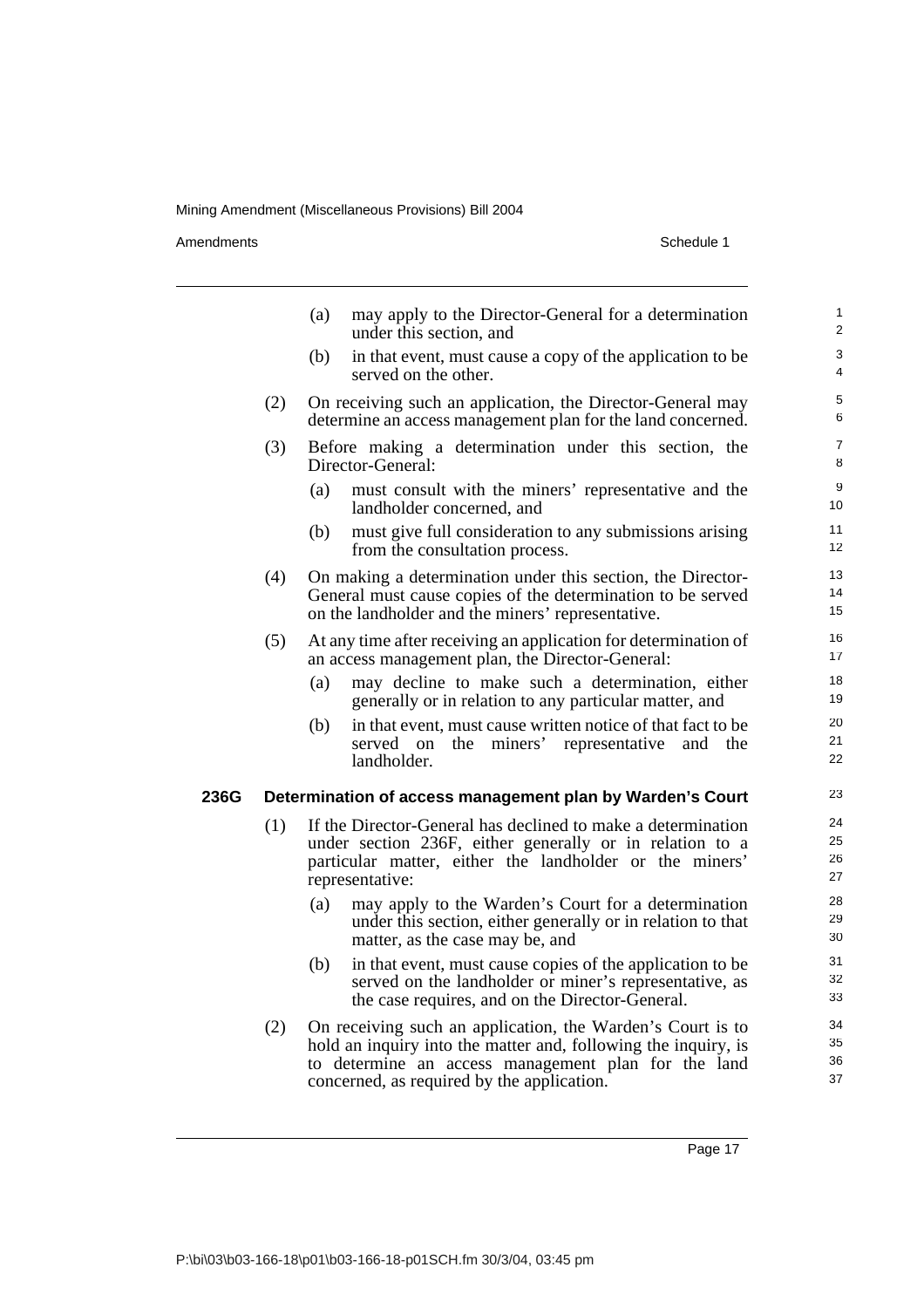Schedule 1 Amendments

|      | (3) | The Director-General is not a party to the proceedings before<br>the Warden's Court, but may nevertheless make written<br>submissions to the Warden's Court in relation to the proposed<br>determination.                            | 1<br>$\overline{\mathbf{c}}$<br>3<br>$\overline{4}$ |
|------|-----|--------------------------------------------------------------------------------------------------------------------------------------------------------------------------------------------------------------------------------------|-----------------------------------------------------|
|      | (4) | In making a decision under this section, the Warden's Court<br>must give full consideration to any submissions made by the<br>Director-General under subsection (3).                                                                 | 5<br>6<br>$\overline{7}$                            |
|      | (5) | On making a determination under this section, the Warden's<br>Court is to cause copies of the determination to be served on<br>the landholder and the miners' representative.                                                        | 8<br>9<br>10                                        |
|      | (6) | Each party to proceedings under this section is to bear his or<br>her own costs in relation to the proceedings.                                                                                                                      | 11<br>12                                            |
| 236H |     | <b>Review of Director-General's determination</b>                                                                                                                                                                                    | 13                                                  |
|      | (1) | An application for the review of an access management plan<br>determined under section 236F may be made to a Warden's<br>Court by either the landholder or the miners' representative<br>(the <i>parties to the determination</i> ). | 14<br>15<br>16<br>17                                |
|      | (2) | An application:                                                                                                                                                                                                                      | 18                                                  |
|      |     | must be accompanied by a copy of the determination to<br>(a)<br>which it relates, together with a copy of any access<br>management plan forming part of the determination,<br>and                                                    | 19<br>20<br>21<br>22                                |
|      |     | must be filed in a Warden's Court within 14 days after<br>(b)<br>a copy of the determination was served on the applicant.                                                                                                            | 23<br>24                                            |
|      | (3) | The applicant must cause a copy of the application to be<br>served on the Director-General and on each of the other<br>parties to the determination.                                                                                 | 25<br>26<br>27                                      |
|      | (4) | The Director-General is not a party to the proceedings before<br>the Warden's Court, but may nevertheless make written<br>submissions to the Warden's Court in relation to the<br>determination under review.                        | 28<br>29<br>30<br>31                                |
|      | (5) | In making a decision under this section, the Warden's Court<br>must give full consideration to any submissions made by the<br>Director-General under subsection (4).                                                                 | 32<br>33<br>34                                      |
|      | (6) | The decision of a Warden's Court on a review of a<br>determination is final and is to be given effect to as if it were<br>the determination of the Director-General under section 236F.                                              | 35<br>36<br>37                                      |
|      |     |                                                                                                                                                                                                                                      |                                                     |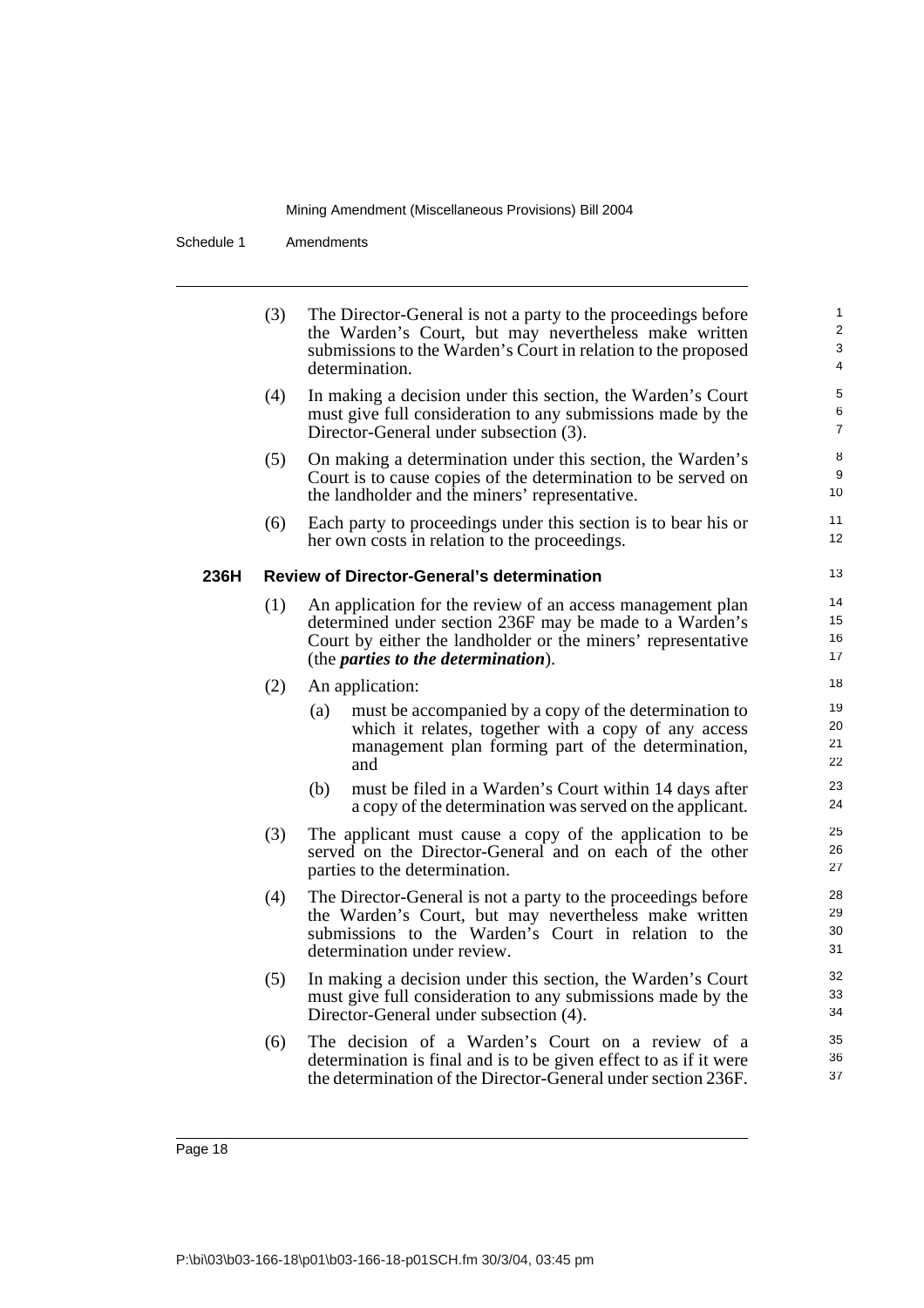Amendments Schedule 1

|             | (7) | Each party to proceedings under this section is to bear his or<br>her own costs in relation to the proceedings.                                                                                                              | $\mathbf{1}$<br>2             |
|-------------|-----|------------------------------------------------------------------------------------------------------------------------------------------------------------------------------------------------------------------------------|-------------------------------|
| <b>2361</b> |     | <b>Registration of access management plans</b>                                                                                                                                                                               | 3                             |
|             | (1) | An access management plan agreed under section 236E or<br>determined under section 236G must be registered by the<br>Director-General as soon as practicable after it is lodged for<br>registration.                         | 4<br>5<br>6<br>$\overline{7}$ |
|             | (2) | An access management plan determined under section 236F<br>must be registered by the Director-General:                                                                                                                       | 8<br>9                        |
|             |     | (a)<br>as soon as practicable after the expiry of the 14-day<br>period referred to in section $236H(2)$ (b), or                                                                                                              | 10<br>11                      |
|             |     | if an application for a review of the determination is<br>(b)<br>made to the Warden's Court within that period, as soon<br>as practicable after the Warden's Court makes its<br>decision on the application.                 | 12<br>13<br>14<br>15          |
| 236J        |     | Public notice of access management plans                                                                                                                                                                                     | 16                            |
|             | (1) | As soon as practicable after registering an access management<br>plan, the Director-General must cause notice of that fact to be<br>published in a local newspaper circulating in the area in which<br>the land is situated. | 17<br>18<br>19<br>20          |
|             | (2) | The notice must identify the land to which the access<br>management plan relates and indicate where copies of the<br>access management plan may be inspected or purchased.                                                   | 21<br>22<br>23                |
|             | (3) | Copies of each registered access management plan must be<br>kept available for inspection or purchase at the place or places<br>indicated in the notice.                                                                     | 24<br>25<br>26                |
| 236K        |     | Commencement and operation of access management plan                                                                                                                                                                         | 27                            |
|             | (1) | An access management plan takes effect on the date on which<br>notice of its registration is published under section 236J or on<br>such later date as may be specified in the plan in that regard.                           | 28<br>29<br>30                |
|             | (2) | An access management plan does not apply to land within the<br>claim area under a mineral claim, but does apply to land<br>within an opal prospecting block.                                                                 | 31<br>32<br>33                |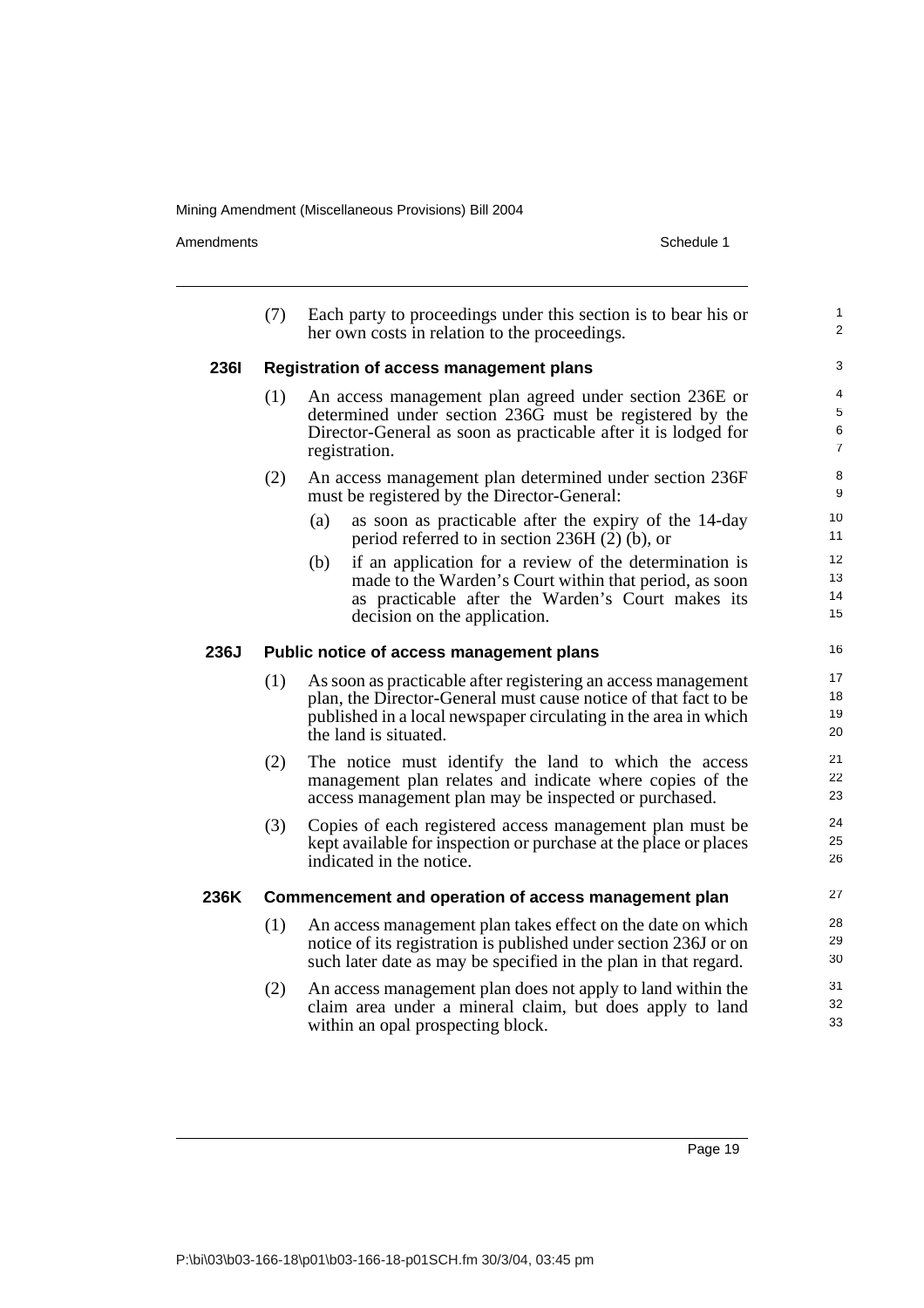Schedule 1 Amendments

|      | (3) | An access management plan does not affect any right of way<br>to which the holder of a small-scale title was entitled under<br>section 211 or 235C immediately before the plan took effect,<br>and does not affect any conditions imposed under section 211<br>or 235C on any such right of access. | 1<br>$\overline{\mathbf{c}}$<br>3<br>4<br>5 |
|------|-----|-----------------------------------------------------------------------------------------------------------------------------------------------------------------------------------------------------------------------------------------------------------------------------------------------------|---------------------------------------------|
|      | (4) | Subsection (3) ceases to have effect in relation to a small-<br>scale title when the small-scale title ceases to have effect, and<br>is not continued by any renewal of the small-scale title.                                                                                                      | 6<br>7<br>8                                 |
|      | (5) | A later registered access management plan prevails over an<br>earlier registered access management plan to the extent to<br>which they relate to the same land.                                                                                                                                     | 9<br>10<br>11                               |
| 236L |     | Replacement of access management plans                                                                                                                                                                                                                                                              | 12                                          |
|      | (1) | An access management plan may, subject to its provisions, be<br>replaced by a new access management plan with respect to the<br>same land.                                                                                                                                                          | 13<br>14<br>15                              |
|      | (2) | Despite subsection (1), an access management plan under<br>section 236G or 236H may not be replaced by a new access<br>management plan with respect to the same land except by<br>leave of the Warden's Court.                                                                                      | 16<br>17<br>18<br>19                        |
| 236M |     | Duration of access management plans                                                                                                                                                                                                                                                                 | 20                                          |
|      |     | An access management plan does not run with the land and,<br>unless sooner terminated, terminates:                                                                                                                                                                                                  | 21<br>22                                    |
|      |     | if a landholder of the land to which it relates ceases to<br>(a)<br>be a landholder of the land, or                                                                                                                                                                                                 | 23<br>24                                    |
|      |     | on the death of a landholder of the land to which it<br>(b)<br>relates.                                                                                                                                                                                                                             | 25<br>26                                    |
| [33] |     | Section 254 Permit to enter land                                                                                                                                                                                                                                                                    | 27                                          |
|      |     | Omit section 254 (1) and (2). Insert instead:                                                                                                                                                                                                                                                       | 28                                          |
|      | (1) | A mining registrar may grant a permit to any person to enter<br>any land so as to enable the person to inspect or mark out a<br>proposed mineral claim, to inspect an opal prospecting block<br>or to comply with the conditions of a mineral claim or opal<br>prospecting licence.                 | 29<br>30<br>31<br>32<br>33                  |
|      | (2) | The holder of a permit under this section, and any employee<br>or agent of the holder, may, in accordance with the permit:                                                                                                                                                                          | 34<br>35                                    |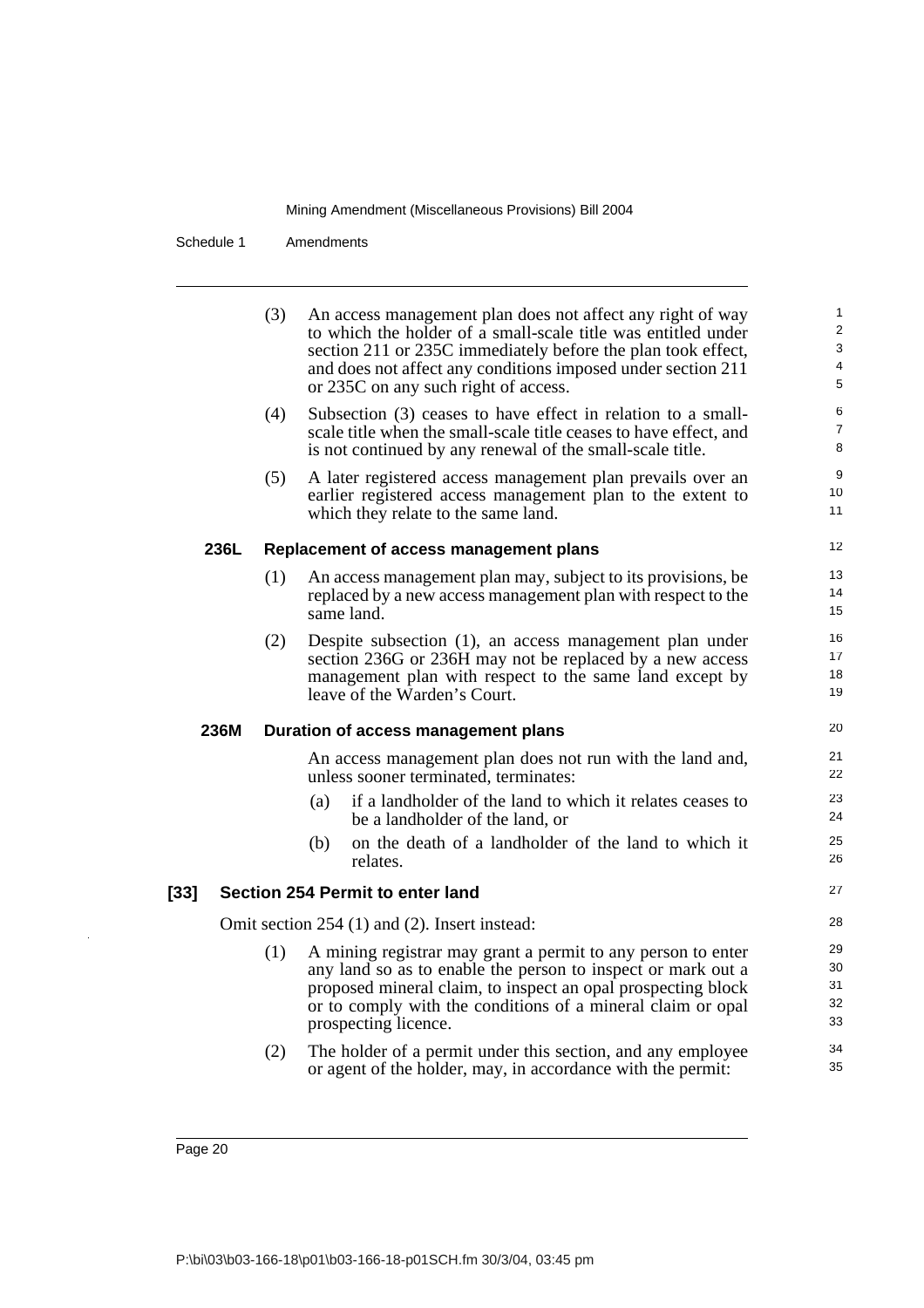Amendments Schedule 1

 $\bar{z}$ 

|        |      |     | (a) | enter the land to which the permit relates, and                   | 1              |
|--------|------|-----|-----|-------------------------------------------------------------------|----------------|
|        |      |     | (b) | do all such things as are reasonably necessary for the            | $\overline{2}$ |
|        |      |     |     | purpose of inspecting or marking out a proposed                   | 3              |
|        |      |     |     | mineral claim, inspecting an opal prospecting block or            | 4              |
|        |      |     |     | complying with the conditions of any mineral claim or             | 5              |
|        |      |     |     | opal prospecting licence.                                         | 6              |
| $[34]$ |      |     |     | Sections 255 and 255A                                             | $\overline{7}$ |
|        |      |     |     | Omit section 255. Insert instead:                                 | 8              |
|        | 255  |     |     | Restriction of power of entry: inspectors and royalty officers    | 9              |
|        |      | (1) |     | A power conferred by this Act to enter any land, or to do         | 10             |
|        |      |     |     | anything on any land, may not be exercised by an inspector or     | 11             |
|        |      |     |     | royalty officer unless he or she:                                 | 12             |
|        |      |     | (a) | is in possession of the relevant certificate of authority,        | 13             |
|        |      |     |     | and                                                               | 14             |
|        |      |     | (b) | gives reasonable notice to the landholder of his or her           | 15             |
|        |      |     |     | intention to exercise the power, unless the giving of             | 16             |
|        |      |     |     | notice would defeat the purpose for which he or she               | 17             |
|        |      |     |     | intends to exercise the power, and                                | 18             |
|        |      |     | (c) | exercises the power at a reasonable time, unless the              | 19             |
|        |      |     |     | power is being exercised in an emergency, and                     | 20             |
|        |      |     | (d) | produces the certificate of authority if required to do so        | 21             |
|        |      |     |     | by the landholder, and                                            | 22             |
|        |      |     | (e) | uses no more force than is reasonably necessary to                | 23             |
|        |      |     |     | effect the entry or to do the thing authorised by the             | 24             |
|        |      |     |     | certificate of authority.                                         | 25             |
|        |      | (2) |     | If damage is caused by an inspector or royalty officer            | 26             |
|        |      |     |     | exercising a power of entry under this Part, the landholder is    | 27             |
|        |      |     |     | entitled to payment from the Crown of a reasonable amount         | 28             |
|        |      |     |     | of compensation unless the landholder obstructed, hindered        | 29             |
|        |      |     |     | or restricted the inspector or royalty officer in the exercise of | 30<br>31       |
|        |      |     |     | the power.                                                        |                |
|        | 255A |     |     | Restriction of power of entry: permit holders                     | 32             |
|        |      | (1) |     | A power conferred by this Act to enter any land, or to do         | 33             |
|        |      |     |     | anything on any land, pursuant to a permit may not be             | 34             |
|        |      |     |     | exercised by any person or persons unless he or she (or, if       | 35             |
|        |      |     |     | more than one, one of them):                                      | 36             |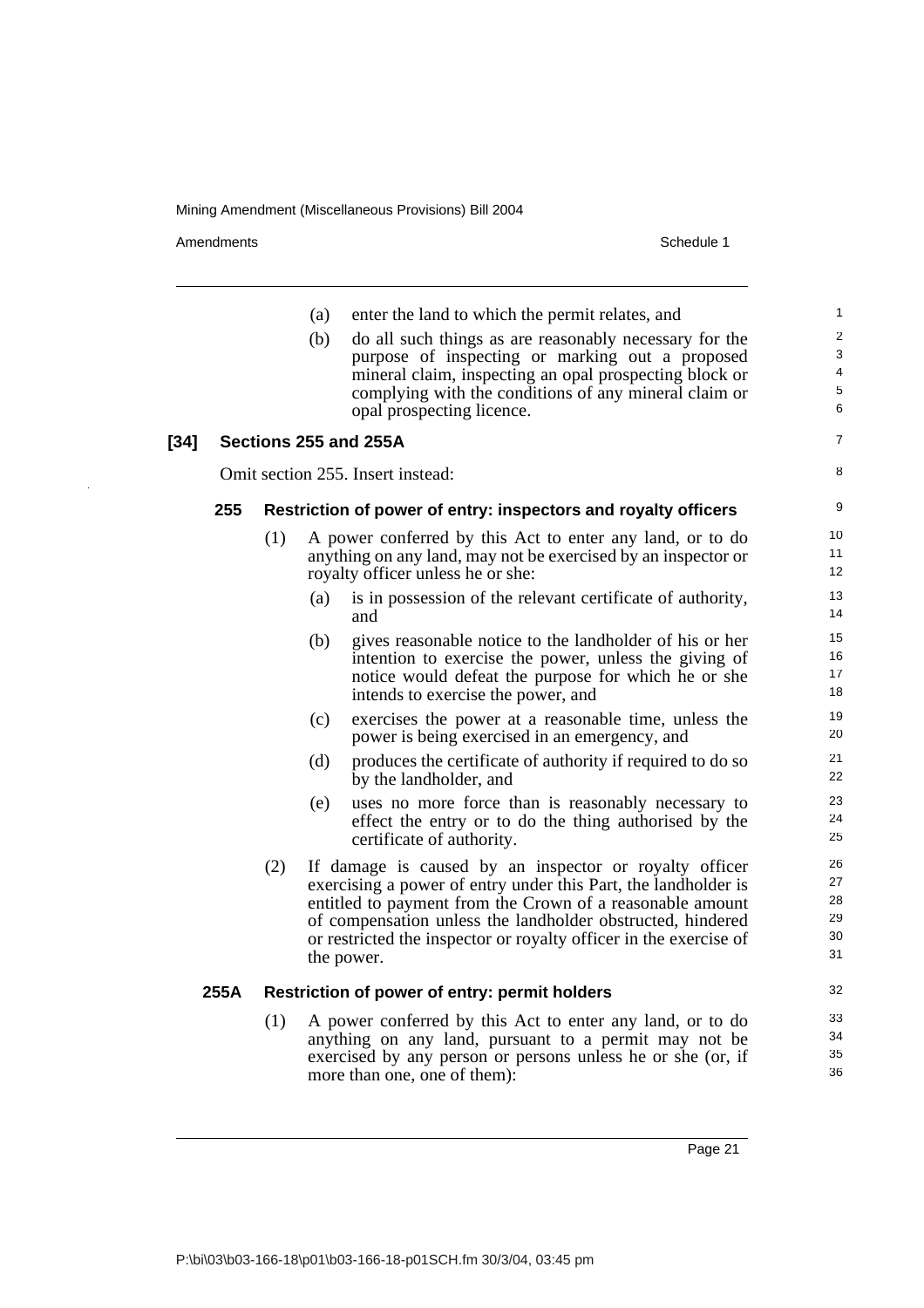Schedule 1 Amendments

|        |                    | (a)    | is in possession of the permit, and                                                                                                                                                                                                                                                                                        |
|--------|--------------------|--------|----------------------------------------------------------------------------------------------------------------------------------------------------------------------------------------------------------------------------------------------------------------------------------------------------------------------------|
|        |                    | (b)    | gives reasonable notice to the landholder of his or her<br>intention to exercise the power, and                                                                                                                                                                                                                            |
|        |                    | (c)    | exercises the power at a reasonable time, and                                                                                                                                                                                                                                                                              |
|        |                    | (d)    | produces the permit if required to do so by the<br>landholder.                                                                                                                                                                                                                                                             |
|        | (2)                | power. | If damage is caused by the holder of a permit exercising a<br>power of entry under this Part, the landholder is entitled to<br>payment from the holder of the permit of a reasonable amount<br>of compensation unless the landholder obstructed, hindered<br>or restricted the holder of the permit in the exercise of the |
| $[35]$ |                    |        | Section 259 Term of permit                                                                                                                                                                                                                                                                                                 |
|        |                    |        | Omit section 259 (b). Insert instead:                                                                                                                                                                                                                                                                                      |
|        |                    | (b)    | in the case of a permit under section 254, 28 days from<br>the date it is granted,                                                                                                                                                                                                                                         |
| [36]   |                    |        | <b>Section 296 Jurisdiction of Wardens' Courts</b>                                                                                                                                                                                                                                                                         |
|        |                    |        | Insert after section 296 (b):                                                                                                                                                                                                                                                                                              |
|        |                    | (b1)   | any question or dispute arising as to:                                                                                                                                                                                                                                                                                     |
|        |                    |        | a right of way or right of entry conferred by or<br>(i)<br>under this Act, or                                                                                                                                                                                                                                              |
|        |                    |        | any condition imposed by or under this Act<br>(ii)<br>(including any condition imposed pursuant to a<br>registered access management plan) on a<br>person's exercise of any such right of way or<br>right of entry,                                                                                                        |
| [37]   | <b>Section 362</b> |        |                                                                                                                                                                                                                                                                                                                            |
|        |                    |        | Omit the section. Insert instead:                                                                                                                                                                                                                                                                                          |
|        | 362                |        | <b>Exclusion of personal liability</b>                                                                                                                                                                                                                                                                                     |
|        |                    |        | An act or omission of:                                                                                                                                                                                                                                                                                                     |
|        |                    | (a)    | the Minister or the Director-General, or                                                                                                                                                                                                                                                                                   |
|        |                    | (b)    | a member of staff of the Department, or                                                                                                                                                                                                                                                                                    |
|        |                    |        | a body constituted under this Act, a member of any such                                                                                                                                                                                                                                                                    |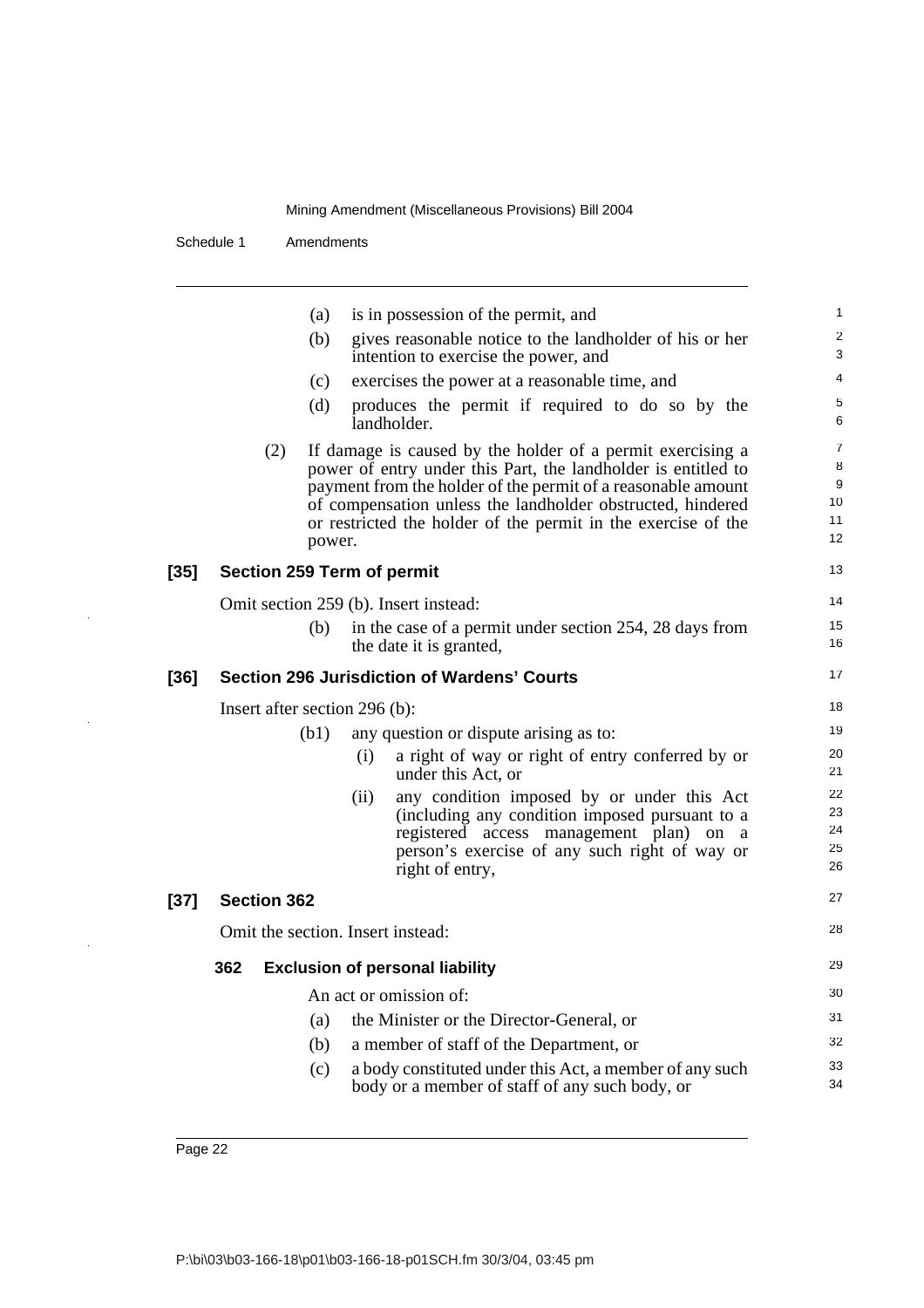Amendments Schedule 1

 $\ddot{\phantom{a}}$ 

 $\cdot$ 

 $\ddot{\phantom{a}}$ 

|                             | (d)<br>a person acting under the direction of a person or body<br>referred to in paragraph $(a)$ , $(b)$ or $(c)$ ,                                                                                                                                                                      | $\mathbf{1}$<br>2                                             |
|-----------------------------|------------------------------------------------------------------------------------------------------------------------------------------------------------------------------------------------------------------------------------------------------------------------------------------|---------------------------------------------------------------|
|                             | does not subject the Minister, the Director-General, or any<br>such member or member of staff or any person so acting,<br>personally to any action, liability, claim or demand if the act<br>or omission was done or omitted in good faith and for the<br>purpose of executing this Act. | 3<br>$\overline{4}$<br>$\mathbf 5$<br>$\,6$<br>$\overline{7}$ |
| [38]                        | Section 382A Minister to determine certain fees                                                                                                                                                                                                                                          | 8                                                             |
|                             | Insert at the end of section 382A (b):                                                                                                                                                                                                                                                   | 9                                                             |
|                             | , and                                                                                                                                                                                                                                                                                    | 10                                                            |
|                             | the opal prospecting licence fees payable for the<br>(c)<br>purposes of section 228 (2A).                                                                                                                                                                                                | 11<br>12                                                      |
| <b>Section 383C</b><br>[39] |                                                                                                                                                                                                                                                                                          | 13                                                            |
|                             | Insert after section 383B:                                                                                                                                                                                                                                                               | 14                                                            |
| 383C                        | <b>General immunity of landholders</b>                                                                                                                                                                                                                                                   | 15                                                            |
|                             | The landholder of land within which any person (other than<br>the landholder) is authorised to exercise any power or right:                                                                                                                                                              | 16<br>17                                                      |
|                             | by or under this Act, or<br>(a)                                                                                                                                                                                                                                                          | 18                                                            |
|                             | by any authority, mineral claim, opal prospecting<br>(b)<br>licence or permit under this Act,                                                                                                                                                                                            | 19<br>20                                                      |
|                             | is not subject to any action, liability, claim or demand arising<br>as a consequence of that person's acts or omissions in the<br>exercise, or purported exercise, of any such power or right.                                                                                           | 21<br>22<br>23                                                |
| [40]                        | Schedule 6 Savings, transitional and other provisions                                                                                                                                                                                                                                    | 24                                                            |
|                             | Insert at the end of clause $1(1)$ :                                                                                                                                                                                                                                                     | 25                                                            |
|                             | <b>Mining Amendment (Miscellaneous Provisions) Act 2004</b>                                                                                                                                                                                                                              | 26                                                            |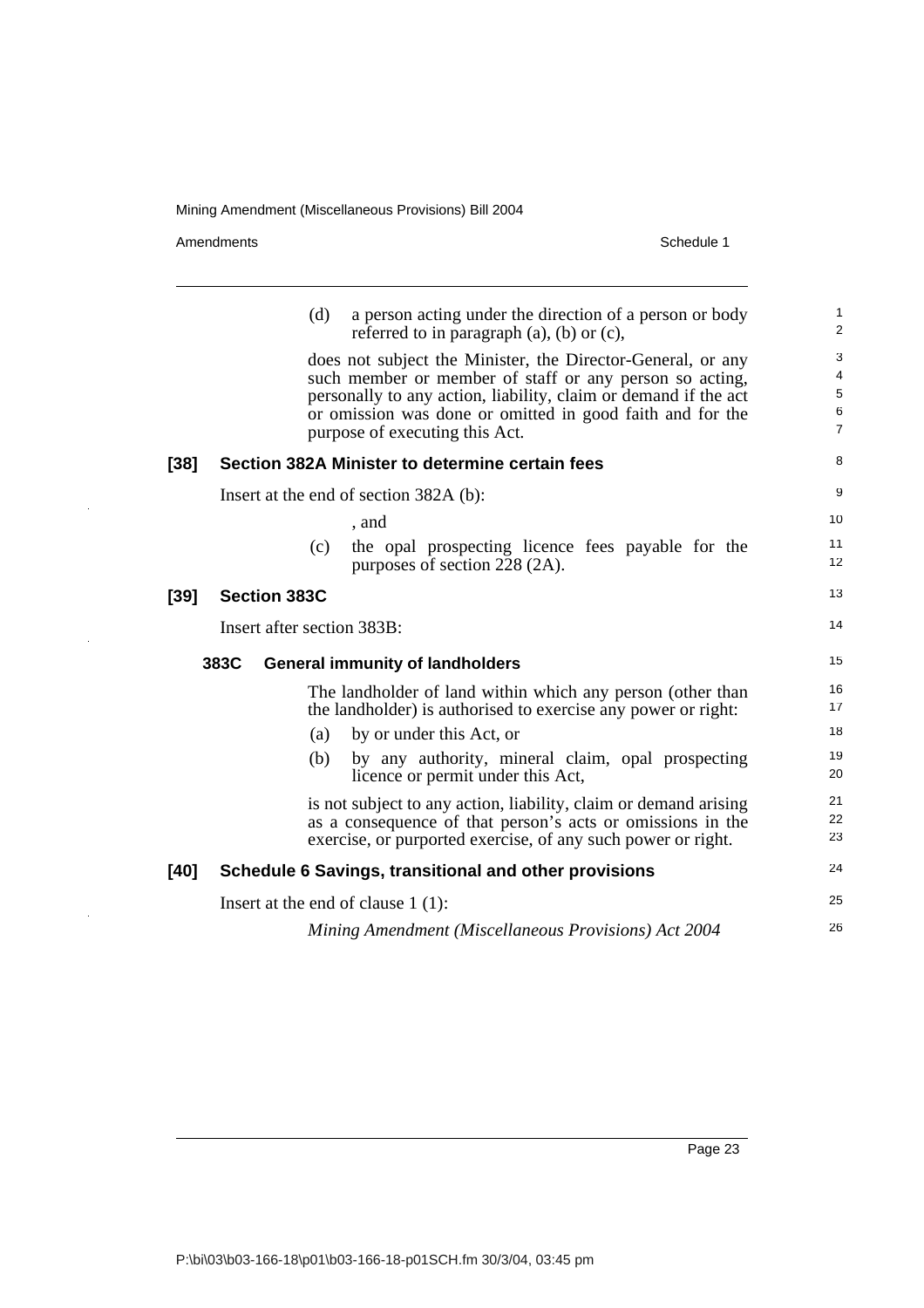Schedule 1 Amendments

| [41] |        | <b>Schedule 6</b> |                                                                                                                                                                                                                                                                                           | 1                          |
|------|--------|-------------------|-------------------------------------------------------------------------------------------------------------------------------------------------------------------------------------------------------------------------------------------------------------------------------------------|----------------------------|
|      |        |                   | Insert at the end of the Schedule:                                                                                                                                                                                                                                                        | 2                          |
|      | Part 8 |                   | Provisions consequent on enactment of<br><b>Mining Amendment (Miscellaneous</b><br><b>Provisions) Act 2004</b>                                                                                                                                                                            | 3<br>4<br>5                |
|      | 78     |                   | <b>Definitions</b>                                                                                                                                                                                                                                                                        | 6                          |
|      |        |                   | In this Part:                                                                                                                                                                                                                                                                             | 7                          |
|      |        |                   | <b>the 2004 Act means the Mining Amendment (Miscellaneous</b><br>Provisions) Act 2004.                                                                                                                                                                                                    | 8<br>9                     |
|      | 79     |                   | <b>Existing mining subleases</b>                                                                                                                                                                                                                                                          | 10                         |
|      |        | (1)               | Section 83A does not render void any mining sublease (within<br>the meaning of that section) that was in force immediately<br>before the commencement of that section.                                                                                                                    | 11<br>12<br>13             |
|      |        | (2)               | Land the subject of any such mining sublease may<br>nevertheless be taken into account for the purpose of<br>determining a prescribed area (within the meaning of section<br>83A) in relation to any other mining sublease.                                                               | 14<br>15<br>16<br>17       |
|      | 80     |                   | Mineral claims close to dwelling-houses                                                                                                                                                                                                                                                   | 18                         |
|      |        | (1)               | The amendments made by the 2004 Act to section 188 do not<br>affect any mineral claim that was in force before those<br>amendments commenced.                                                                                                                                             | 19<br>20<br>21             |
|      |        | (2)               | Subclause (1) does not apply to any mineral claim that is<br>renewed after the commencement of the amendments referred<br>to in that subclause.                                                                                                                                           | 22<br>23<br>24             |
|      | 81     |                   | Conditions to which mineral claims are subject                                                                                                                                                                                                                                            | 25                         |
|      |        |                   | The amendments made by the 2004 Act to section 192 do not<br>affect any mineral claim that was in force before those<br>amendments commenced, and any such mineral claim<br>remains subject to the same conditions as those to which it<br>was subject before those amendments commenced. | 26<br>27<br>28<br>29<br>30 |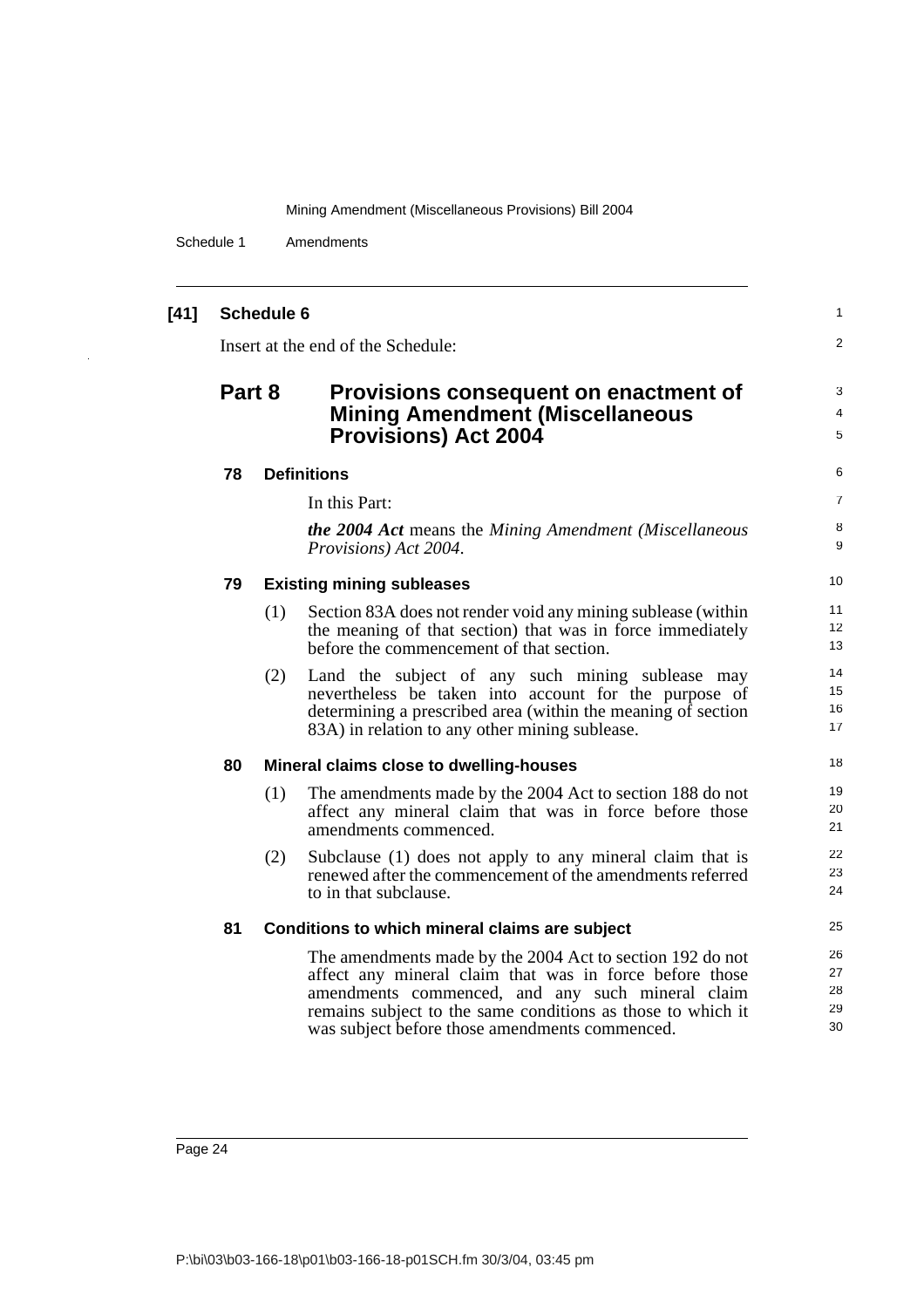Amendments Schedule 1

 $\overline{a}$ 

|        | 82                            | Conditions to which opal prospecting licences are subject                                                                                                                                                                                                                                                          | 1                                  |
|--------|-------------------------------|--------------------------------------------------------------------------------------------------------------------------------------------------------------------------------------------------------------------------------------------------------------------------------------------------------------------|------------------------------------|
|        |                               | The substitution by the 2004 Act of section 229 does not<br>affect any opal prospecting licence that was in force before<br>that section was substituted, and any such licence remains<br>subject to the same conditions as those to which it was subject<br>before that section was substituted.                  | $\overline{c}$<br>3<br>4<br>5<br>6 |
|        | 83                            | Liability for matters arising in relation to authorities and<br>mineral claims                                                                                                                                                                                                                                     | 7<br>8                             |
|        |                               | Sections 171 and 218, as substituted by the 2004 Act, extend<br>to anything done or omitted to be done, as referred to in those<br>sections, before those sections were substituted.                                                                                                                               | 9<br>10<br>11                      |
|        | 84                            | <b>Entry permits</b>                                                                                                                                                                                                                                                                                               | 12                                 |
|        |                               | Section 259, as amended by the 2004 Act, extends to permits<br>in force immediately before that section was amended.                                                                                                                                                                                               | 13<br>14                           |
|        | 85                            | <b>General immunity of landholders</b>                                                                                                                                                                                                                                                                             | 15                                 |
|        |                               | Section 383C, as inserted by the 2004 Act, extends to<br>anything done or omitted to be done, as referred to in that<br>section, before that section was inserted.                                                                                                                                                 | 16<br>17<br>18                     |
| $[42]$ |                               | <b>Dictionary</b>                                                                                                                                                                                                                                                                                                  | 19                                 |
|        | Insert in alphabetical order: |                                                                                                                                                                                                                                                                                                                    | 20                                 |
|        |                               | access management area means an access management area<br>constituted under Part 10A.                                                                                                                                                                                                                              | 21<br>22                           |
|        |                               | <i>miners' representative</i> , in relation to an access management<br>plan over land, means a person or body prescribed by the<br>regulations, or nominated as prescribed by the regulations, to<br>represent the interests of holders (and potential holders) of<br>small-scale titles with respect to the land. | 23<br>24<br>25<br>26<br>27         |
|        |                               | <i>permit</i> means a permit in force under Division 2 of Part 12.                                                                                                                                                                                                                                                 | 28                                 |
|        |                               | <i>preserved mining field</i> means a preserved mining field<br>constituted by an order referred to in section 173A (2).                                                                                                                                                                                           | 29<br>30                           |
|        |                               | <i>registered access management plan</i> means an access<br>management plan registered under section 236I.                                                                                                                                                                                                         | 31<br>32                           |
|        |                               | <i>small-scale title</i> means a mineral claim or an opal prospecting<br>licence.                                                                                                                                                                                                                                  | 33<br>34                           |
|        |                               |                                                                                                                                                                                                                                                                                                                    |                                    |